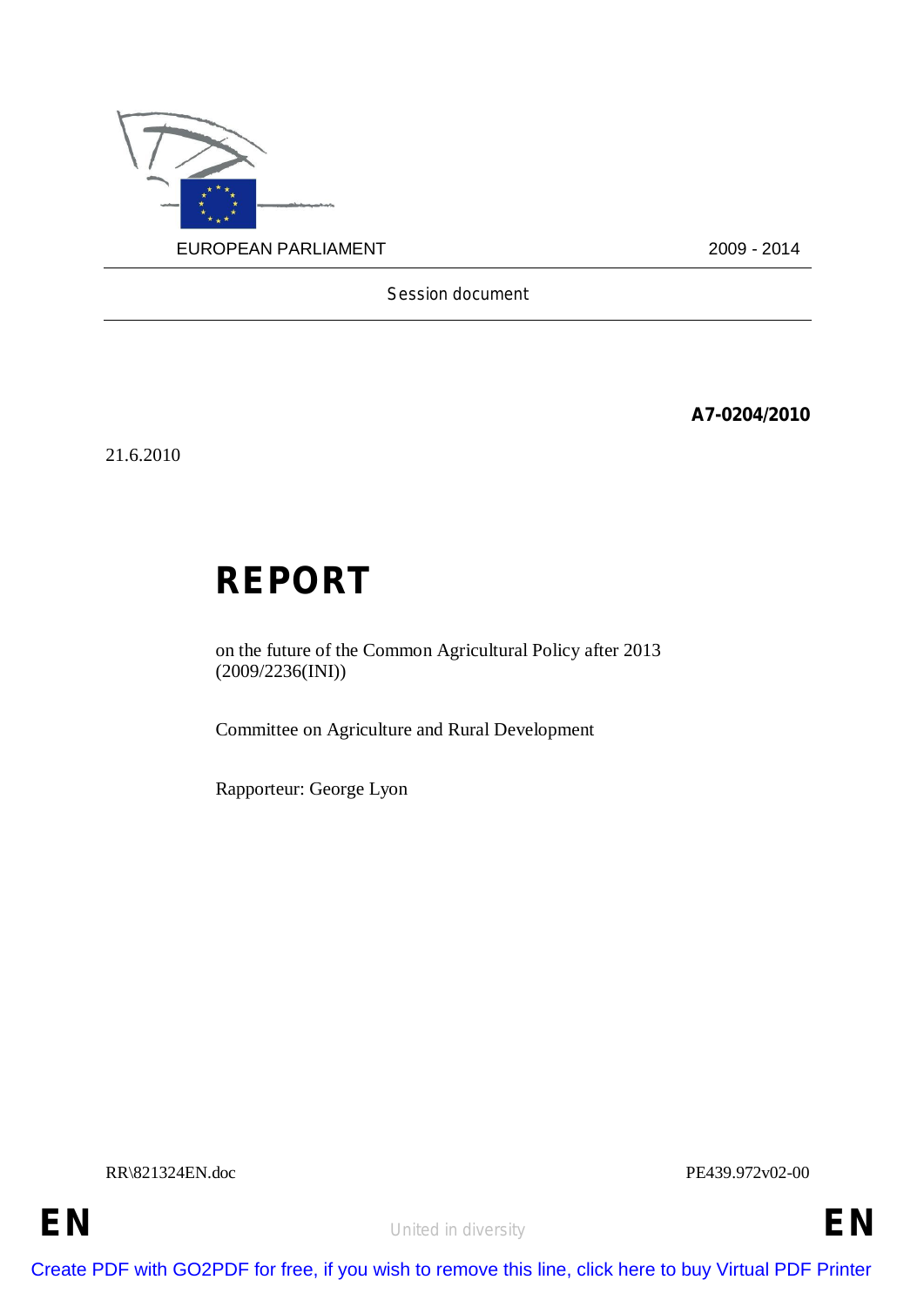PR\_INI

# **CONTENTS**

| Page |
|------|
|      |
|      |
|      |

**EN**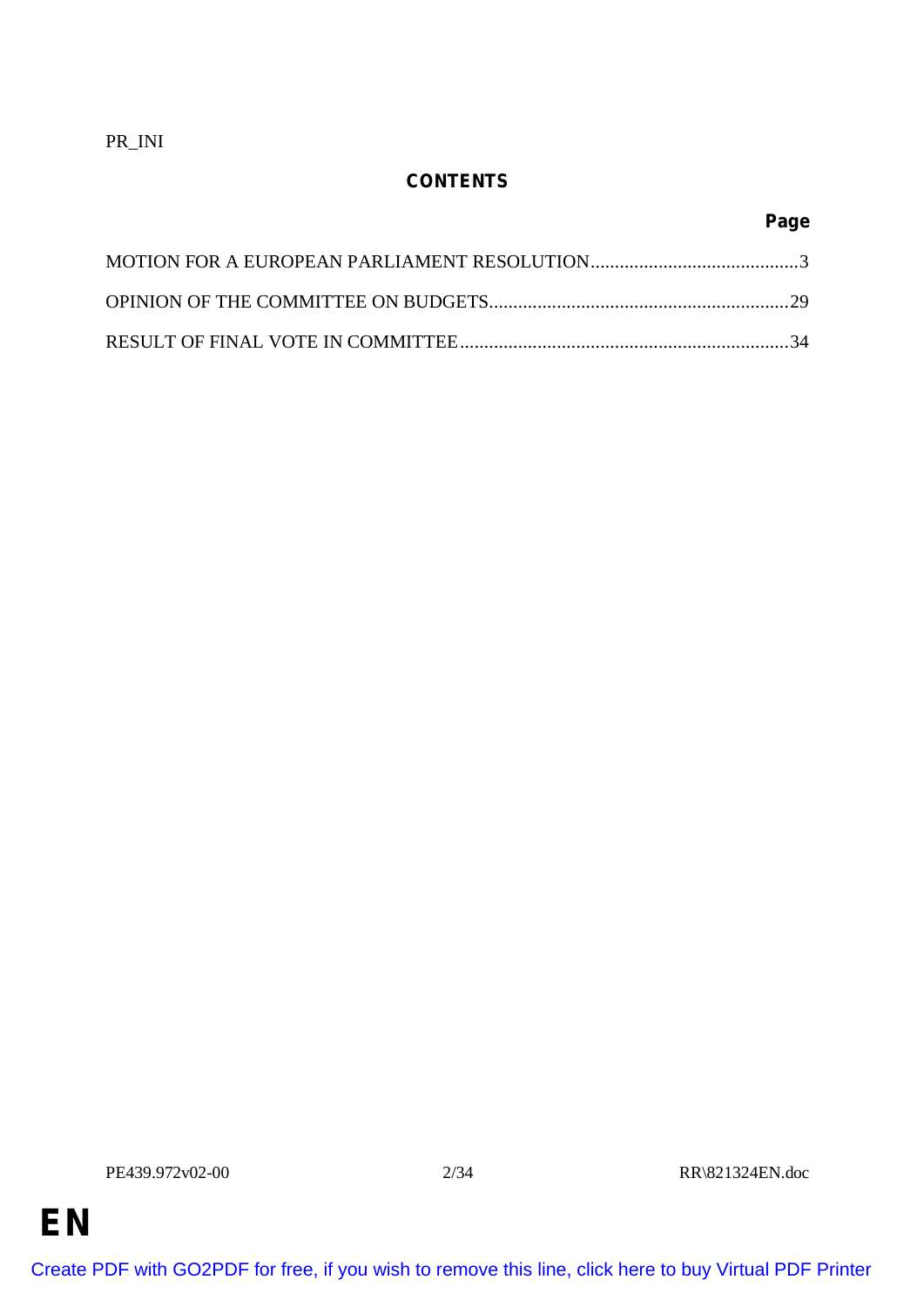# **MOTION FOR A EUROPEAN PARLIAMENT RESOLUTION**

#### **on the Future of the Common Agricultural Policy after 2013 (2009/2236(INI))**

#### *The European Parliament,*

- having regard to Title III of the Treaty of Lisbon,
- having regard to the Health Check of the Common Agricultural Policy,
- having regard to the Commission document 'Europe 2020: A strategy for smart, sustainable and inclusive growth' (COM(2010)2020),
- having regard to its study on 'The Single Payment Scheme after 2013: New Approach, New Target',
- having regard to the International Assessment of Agricultural Science and Technology (IAASTD) report drawn up by the United Nations Food and Agriculture Organisation and the World Bank and signed by 58 countries,
- having regard to the Commission publication on the 'Prospects for agricultural markets and income 2008-2015',
- having regard to the Commission document 'The CAP in perspective: from market intervention to policy innovation',
- having regard to the study 'Provision of public goods through agriculture in the European Union' by the Institute for European Environmental Policy,
- having regard to the Commission White Paper 'Adapting to climate change: Towards a European framework for action' (COM(2009)0147), as well as to the staff working documents entitled 'Adapting to climate change: the challenge for European agriculture and rural areas' (SEC(2009)0417) and 'The role of European agriculture in climate change mitigation' (SEC(2009)1093),
- having regard to the study 'CAP reform beyond 2013: An idea for a longer view', conducted by Notre Europe,
- having regard to the Working Document on the future of the Common Agricultural Policy after 2013<sup>1</sup>,
- having regard to its resolution of 29 March 2007 on the integration of the new Member States into the  $CAP<sup>2</sup>$ ,

RR\821324EN.doc 3/34 PE439.972v02-00

<sup>1</sup> AGRI\_DT (2010) 439305

 $2$  Texts Adopted, P6 TA(2007)0101.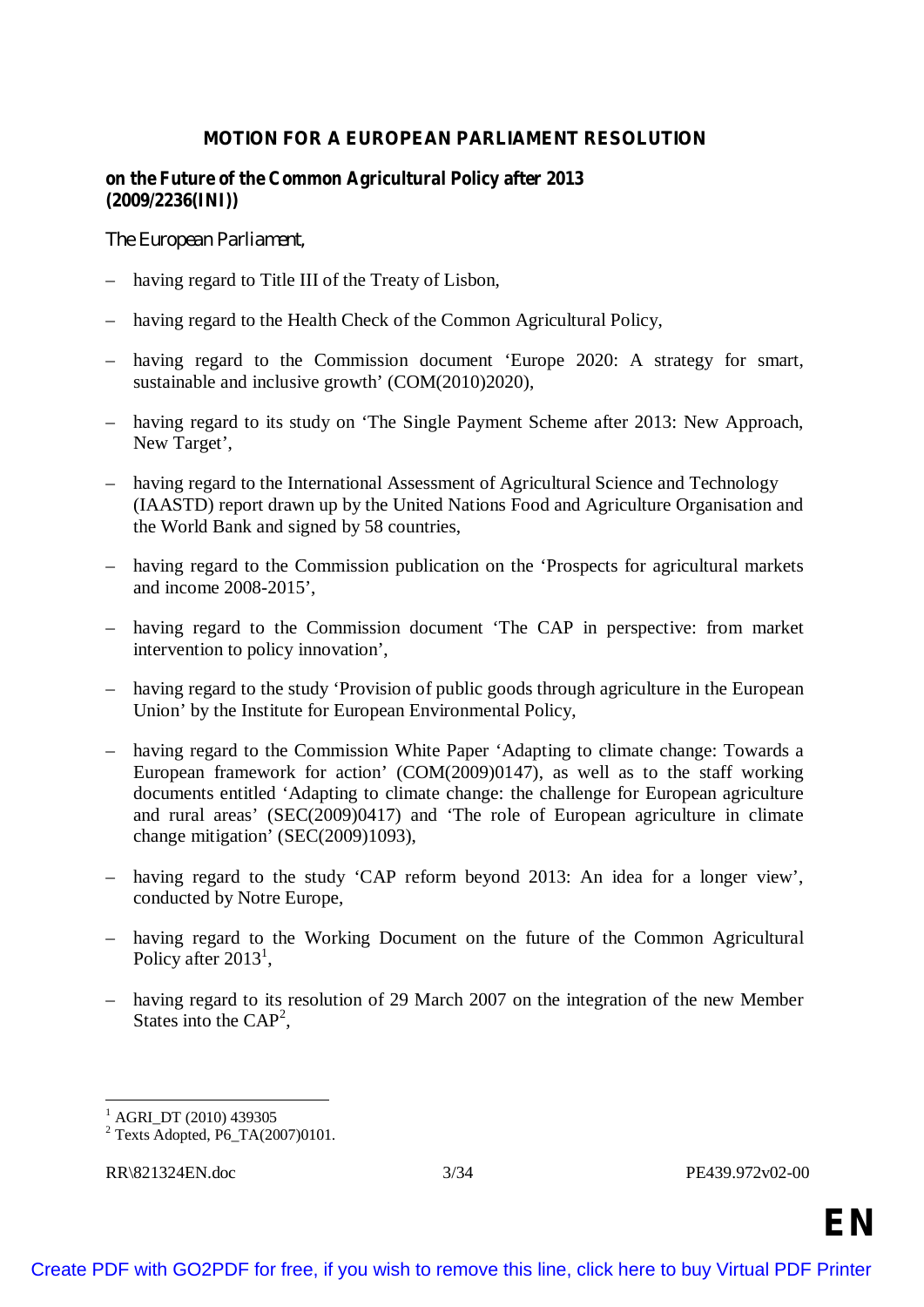- having regard to its resolution of 5 May 2010 on EU agriculture and climate change<sup>1</sup>,
- having regard to its resolution of 25 March 2010 on agricultural product quality policy: what strategy to follow?<sup>2</sup>,
- having regard to Rule 48 of its Rules of Procedure,
- having regard to the report of the Committee on Agriculture and Rural Development and the opinion of the Committee on Budgets (A7-0204/2010),
- A. whereas the EU must continue to ensure food security for its citizens and participate in global food supply, while cooperating in a better and more coherent manner with the rest of the world, especially with the developing countries in order to help the long-term development of their agricultural sectors in a sustainable way that maximises local knowhow; whereas in the current situation where the global number of hungry people exceeds 1 billion and in the European Union there are over 40 million poor people who do not have enough to eat, scientific developments should be used if they can provide appropriate solutions to alleviating world hunger, notably through better resource efficiency,
- B. whereas global food demand is expected to double and world population is predicted to grow from 7 billion today to 9 billion by 2050 according to the FAO, and global food production will need to increase accordingly against a background of pressure on natural resources, meaning that the world will need to produce more food *whilst using less* water, less land, less energy, fewer fertilisers and fewer pesticides,
- C. whereas the objectives of the CAP, as listed in Article 39 of the Treaty on the functioning of the European Union (TFUE), aim at increasing agricultural productivity, ensuring a fair standard of living for the agricultural community, stabilising markets, guaranteeing availability of supplies, and ensuring that supplies reach consumers at reasonable prices; whereas, to date, the CAP has met its goals to a large extent, and has participated in the efforts to foster EU integration, territorial cohesion in Europe and the functioning of the single market; it has, however, only partially contributed to a fair standard of living for the agricultural community, and has not yet achieved agricultural market stabilisation, as markets have become extremely volatile, putting food security at risk; whereas further efforts are needed if the CAP is to fulfil its goals while preserving the environment and rural employment,
- D. whereas agriculture and forestry remain important sectors of the economy and at the same time provide essential public goods by maintaining natural resources and cultural landscapes, a precondition for all human activities in rural areas, whereas these sectors are already making the largest contribution in the EU to the achievement of the European climate and energy targets, particularly the targets for renewable energies from agriculture- and forestry-derived biomass, whereas this contribution must continue to grow in the future, and whereas these bio-energy sources also help to reduce the EU's energy dependency and, in the context of increasing energy prices, to create new jobs and

**EN**

PE439.972v02-00 4/34 RR\821324EN.doc

 $1$  Texts Adopted, P7\_TA $(2010)0131$ .

 $2$  Texts Adopted, P7\_TA(2010)0088.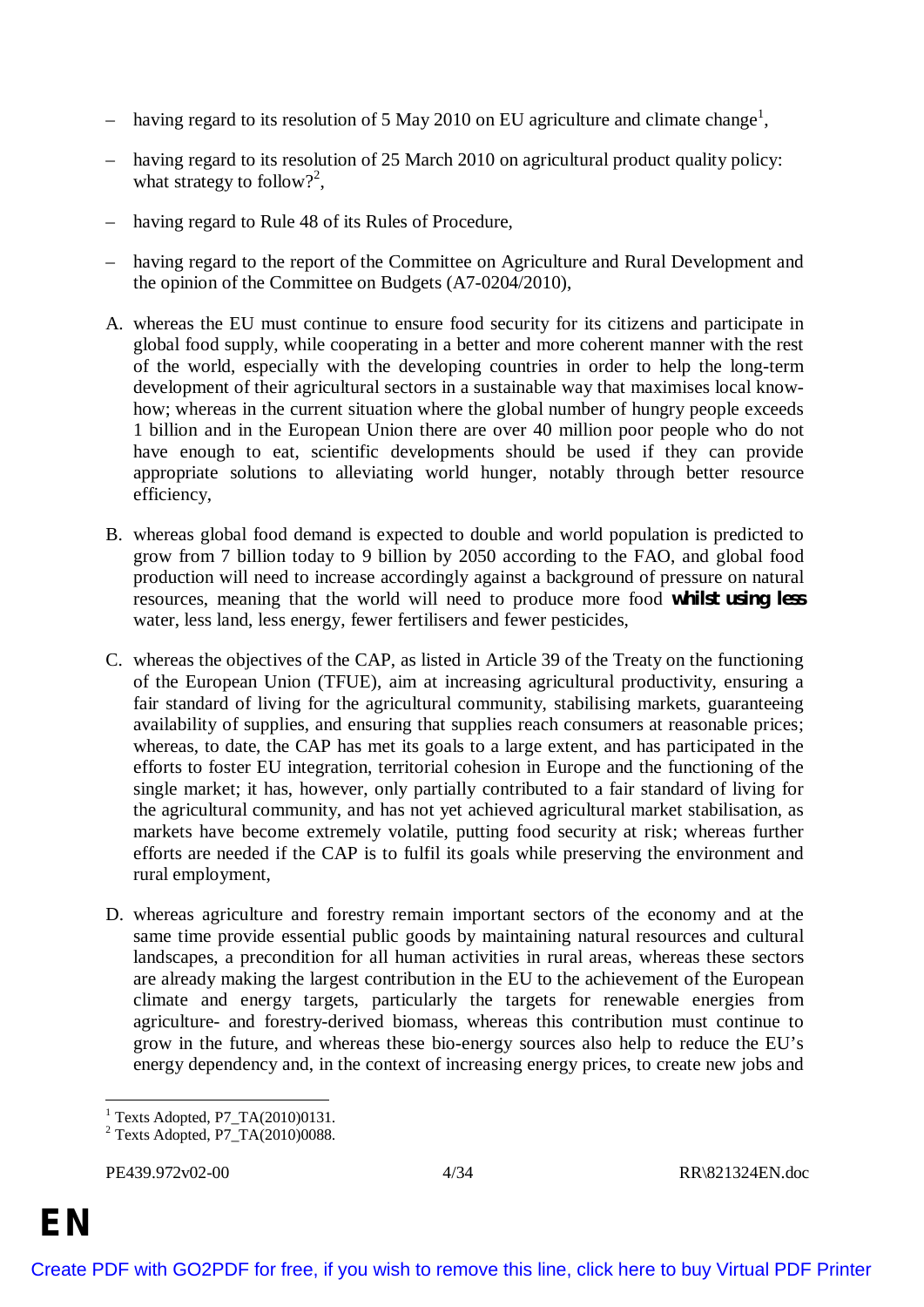improve incomes in the sector,

- E. whereas EU citizens receive significant benefits from the CAP in terms of availability and choice of safe, high-quality food at reasonable prices, food security, protection of the environment, creation of employment and measures for combating climate change,
- F. whereas there are currently 13.6 million people employed directly in the agricultural, forestry and fishery sectors, with an additional 5 million people working in the agri-food industry, where the EU is the world's largest producer of food and beverages; whereas this represents 8.6% of total EU employment and accounts for 4% of the EU's GDP,
- G. whereas as a result of the last EU enlargements (2004 and 2007), an additional 7 million farmers were added to the total agricultural labour force and the area of agricultural land increased by 40%; whereas real agricultural per capita income has fallen by 12.2% in the EU-27 for the past 10 years, gradually falling back to 1995 levels, whereas the average agricultural income in the EU-27 is less than 50% of the average income in the rest of the economy, while production costs for commodities such as fertilisers, electricity and fuel are at their highest level in the last 15 years, making the continuation of agricultural production in the EU very difficult,
- H. whereas, since 7% of farmers in Europe are under 35 years old, while four and a half million farmers who are over 65 years old will have stopped working by 2020, the future of the agricultural sector may be at risk if the number of farmers continues to decline,
- I. whereas agriculture provides the main land cover in the EU, occupying 47% of the entire territory of the European Union; whereas across the EU there are 13.7 million agricultural holdings, generating over EUR 337 billion in production, whereas 15% of agricultural land in the EU (some 26 million hectares) is in mountainous areas, and whereas the natural handicaps in those areas make farming difficult;
- J. whereas the average physical size of agricultural holdings has increased as a result of the restructuring of the sector, but small farms still remain predominant in the EU, with an average farm size of 12.6 hectares; whereas subsistence farms remain a critical challenge, especially in new Member States, where subsistence farming accounts for half of the total labour force, and whereas small farms and the farmers who run them are particularly important in the delivery of non-production public goods,
- K. whereas the economic crisis has had a serious negative effect on agriculture, with farm income decreasing by 12.2% on average between 2008 and 2009 and unemployment in rural areas increasing in the last year; whereas as a direct effect of the economic crisis, consumption in Europe decreased on average by 10.55% between 2008 and 2009, and in some Member States this reduction exceeded 20%; whereas other effects of the economic crisis have been a lack of access to credit for farmers and a strain on the public finances of the Member States, weakening their ability to provide co-financing,
- L. whereas price volatility in agricultural markets is a permanent feature, but has recently increased dramatically owing to a combination of factors – including extreme weather conditions, energy prices, speculation and demand changes – and is expected to increase further, as predicted by both the OECD and the FAO, leading to extreme booms and

RR\821324EN.doc 5/34 PE439.972v02-00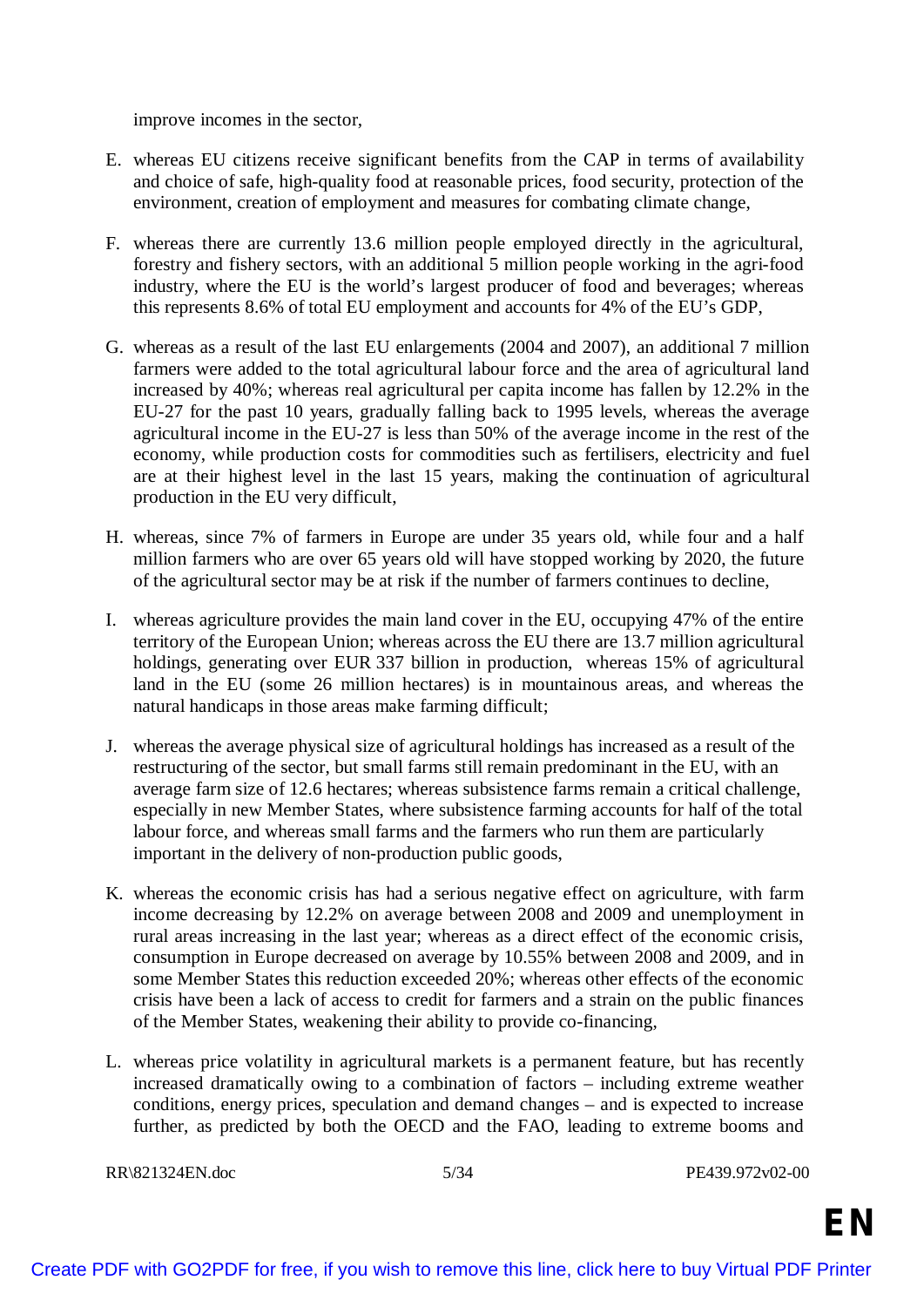busts in agricultural commodity prices on European markets, whereas between 2006 and 2008, the prices of several commodities rose considerably, some by as much as 180%, as was the case for grains; whereas dairy prices collapsed in 2009, falling on average by 40%, and whereas other products such as cereals, fruit and vegetables, olive oil have also been affected, and extreme fluctuations in prices have had detrimental consequences for producers and have not always benefited consumers,

- M. whereas agri-environmental indicators show an important potential for the agricultural sector in the effort to mitigate the effects of climate change, particularly with regard to carbon sequestration, direct reductions in net greenhouse gas emissions and the production of renewable energy, which secure genuine emission savings; whereas sustainably practised agricultural activity is essential for the preservation of biodiversity, water management and combating soil erosion and can be a key factor in addressing climate change,
- N. whereas greenhouse gas emissions caused by agricultural activity (including rearing of livestock) decreased by 20% between 1990 and 2007 in the 27 Member States; whereas the proportion of these emissions produced by agriculture dropped from 11% in 1990 to 9.3% in 2007, inter alia as a result of more effective use of fertilisers and liquid manure, the recent structural reforms of the CAP and the gradual implementation of agricultural and environmental initiatives,
- O. whereas the EU has become a net importer of agricultural goods with over  $\epsilon$ 87.6 billion worth of products being imported each year (around 20% of world agricultural imports); whereas in some cases the balance of trade has steadily shifted in favour of third countries (the EU now imports €19 billion worth of agricultural products from Mercosur countries and only exports under  $\epsilon$ 1 billion worth to the region); whereas the EU continues to experience a widening trade deficit in agricultural products,
- P. whereas the EU remains the world's leading exporter of agricultural goods (roughly 17% of total global trade); whereas the EU has lost a significant market share in the last 10 years (in 2000 the EU contributed about 19% of world trade); whereas the EU exports mainly high added-value and processed products (67% of all its agricultural exports),
- Q. whereas high-quality products are essential to the production and export potential of the European Union and represent a very large share of its international trade, whereas the EU is exporting high-profile products with considerable economic value, and in the case of products with protected origin and geographical indications the net value of these products and foodstuffs is EUR 14 billion a year (excluding wines and spirits, which also account for a significant share of EU exports), whereas, in order to continue developing high-quality production to meet consumers' expectations, account should be taken of the specific needs of these sectors to ensure their competitiveness, including the need for more effective protection of EU geographical indications and protected origin labels by third-country trading partners,
- R. whereas producer support estimates (PSEs) show that total farm support in the EU has been gradually decreasing since 2000 and is now comparable on a per capita basis with the level of support in the EU's major trading partners, while other trading partners have maintained and increased trade-distorting subsidies over the last few years,

PE439.972v02-00 6/34 RR\821324EN.doc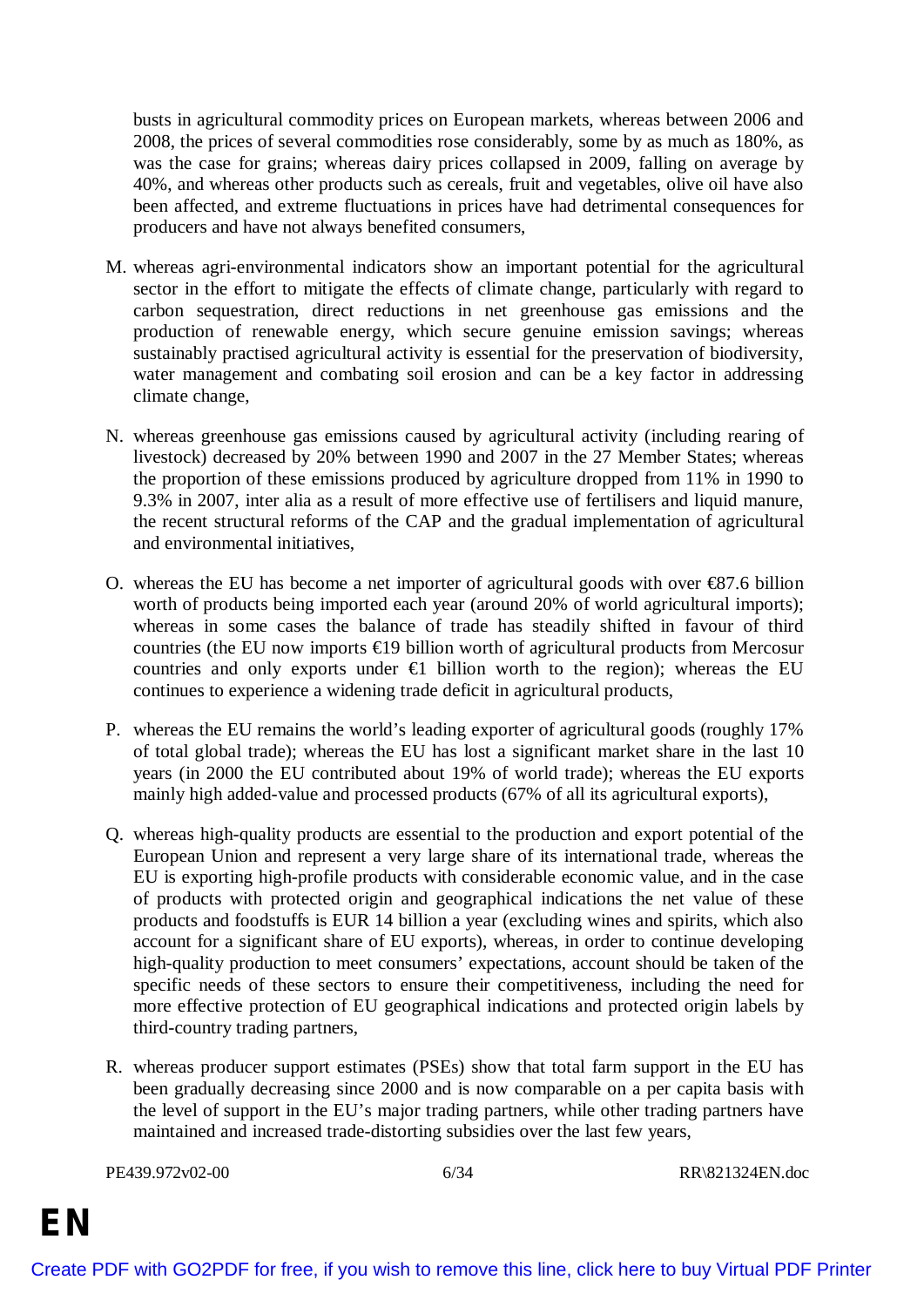- S. whereas the current distribution and level of support to Member States and farmers results from the distribution and level of that support in the past, when it was coupled with the type and scale of production and represented compensation for the fall in farmers' incomes resulting from the substantial drop in guaranteed prices; whereas that method of distribution gives rise to an understandable sense of injustice on the part of some EU farmers, and maintaining it is, moreover, inconsistent with the future goals of the CAP,
- T. whereas, since 2007, voluntary modulation mechanisms have allowed the redeployment of financial aid between direct payments and rural development, without however improving the transparency, legitimacy and simplification of the financial resources allocated to agriculture,
- U. whereas the share of CAP expenditure in the EU budget has steadily decreased from nearly 75% in 1985 to a projected 39.3% in 2013; whereas this represents less than 0.45% of the EU's GDP; whereas the decline in budgetary expenditure on market measures is even more significant – from 74% of all CAP expenditure in 1992 to less than 10% at present; whereas CAP expenditure has constantly moved away from market support and export subsidies to decoupled payments and rural development,
- V. whereas these reforms have substantially altered farm support instruments, while maintaining the CAP's three founding principles, namely:
	- a unified market,
	- Community preference,
	- financial solidarity,
- W. whereas, since the CAP will have to confront many challenges and pursue broader objectives after 2013, it is essential that the budget the EU allocates to the CAP is at least maintained at current levels;
- X. whereas the Treaty on the functioning of the European Union renders the multiannual financial framework (MFF) a legally binding act with which the annual budget has to comply,
- Y. whereas expenditure in the form of direct aid accounts for 0.38% of EU GDP (2008 figure), whereas expenditure linked to the rural development policy accounts for 0.11% of EU GDP,
- Z. whereas the current small margins available under Heading 2 as from the 2011 budget year make it very difficult for the Union to respond appropriately to market crises and unexpected global events and may deprive the annual budgetary procedure of its substance,
- AA. whereas, with the entry into force of the Lisbon Treaty, the European Parliament has gained the power to shape the Union's agricultural policy, not only as regards multiannual agricultural programmes but also by amending the annual budget for agriculture, thus giving Parliament responsibility for ensuring a fair and sustainable common agricultural policy,

RR\821324EN.doc 7/34 PE439.972v02-00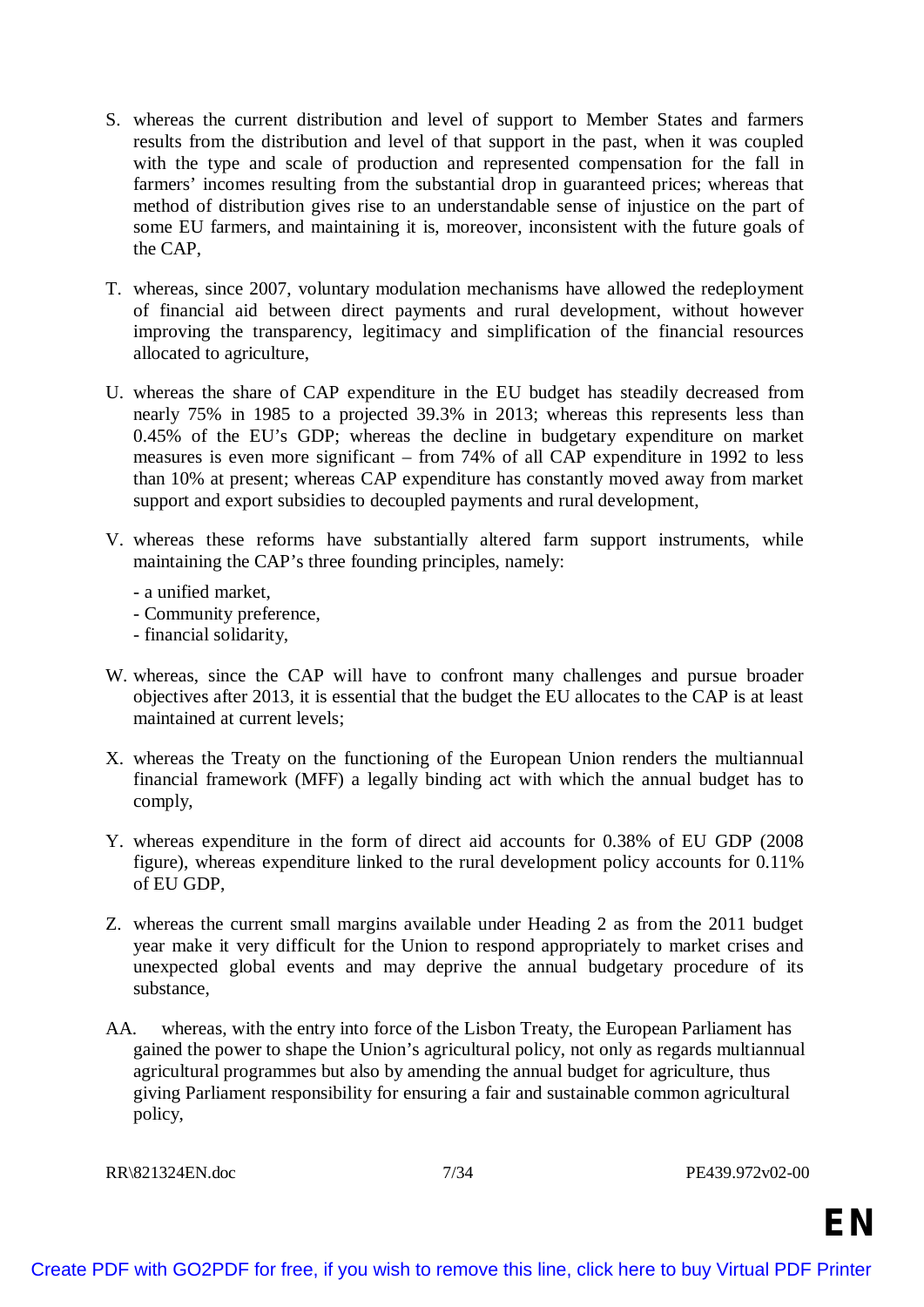- AB. whereas with the entry into force of the Lisbon Treaty, the Common Agricultural Policy is subject to the ordinary legislative procedure and the European Parliament has an important responsibility to help adopt sound and efficient legislation in this area,
- AC. whereas according to the latest Eurobarometer, 90% of EU citizens surveyed consider agriculture and rural areas to be important for Europe's future, 83% of EU citizens surveyed are in favour of financial support to farmers and, on average, they believe that agricultural policy should continue to be decided upon at European level,
- AD. whereas the objectives and substance of the future Common Agricultural Policy must be subject to broad public discussion in order to increase public knowledge of the CAP, and whereas the Commission's initiative on the public debate on the future of the CAP after 2013 is therefore to be welcomed;
- AE. whereas the CAP must be geared to the maintenance and development of multifunctional, extensive, sustainable agriculture in Europe,

# **The evolution of the CAP: from market distortion to market orientation**

- 1. Recalls that the CAP has undergone radical reforms over the last 25 years, in particular bringing about a fundamental shift from production support to producer support<sup>3</sup>, reducing regular intervention buying and the dumping of European surpluses on world markets<sup>4</sup> and making the CAP and EU farmers more market-oriented;
- 2. Recalls that the CAP played a crucial role in increasing production and feeding Europe's population after the Second World War; recalls furthermore that the CAP was the first common EEC policy, which paved the way for European cooperation and integration in other policy areas;
- 3. Points out that CAP market instruments specific to each sector play a fundamental role and are now used as safety nets to help reduce market volatility in order to guarantee farmers a certain degree of stability; (stresses that the changed market policy has not led to a reduction in farmers' dependence on purchasers; notes, moreover, that since the adoption of decoupled Single Farm Payments there has been a resolute move away from trade-distorting measures in line with WTO requirements;
- 4. Notes that the CAP reforms initiated in 1992 and 1999 and, in particular, the 2003 reform, which was reviewed during the Health Check and introduced the principle of decoupling, as well as the various sectoral reforms, were all intended to allow EU farmers to better respond and react to market signals and conditions; wishes this trend to continue in further reforms, while some market measures are still needed in view of the specific features of agricultural production;
- 5. Points out that rural development is now an integral part of the CAP architecture, and should remain an important element of the future CAP through a well-equipped rural development strategy with its focus on rural communities, improving the environment, modernising and restructuring agriculture, strengthening cohesion in EU rural areas, revitalising disadvantaged areas and areas at risk of abandonment, improving product marketing and competitiveness and maintaining employment and creating new jobs in

PE439.972v02-00 8/34 RR\821324EN.doc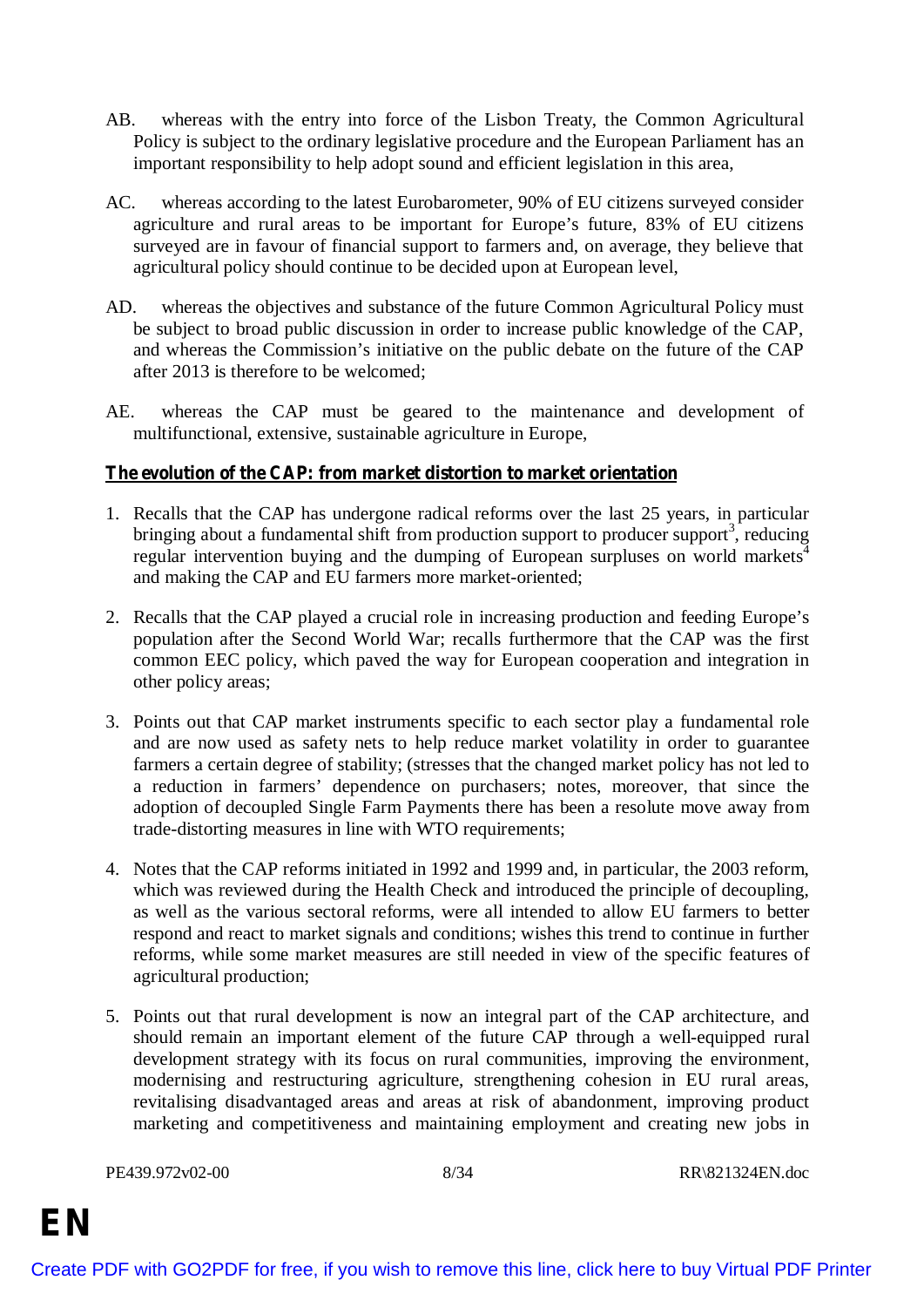rural areas, as well as on the new challenges addressed in the Health Check, namely climate change, renewable energies, water management and biodiversity;

- 6. Welcomes the recognition of the multi-functional role of farmers in delivering public goods such as preserving our environment, high-quality food production, good animal husbandry, shaping and improving the diversity and quality of valued landscapes in the EU, and the move to more sustainable farming practices by not only meeting the basic requirements for maintenance of the land in a Good Agricultural and Environmental Condition (GAEC) but also achieving even higher standards through agri-environmental schemes, precision farming, organic production and all other forms of sustainable agricultural practice;
- 7. Recalls that the CAP is the most integrated of all EU policies and therefore logically accounts for the largest share of the EU budget; recognises that its share of the budget has steadily decreased from about 75% of the total EU budget in 1985 to 39.3% by  $2013<sup>1</sup>$ , representing less than  $0.45\%$  of total EU GDP<sup>2</sup>, whilst at the same time support is more thinly spread today with 12 new Member States joining the EU;
- 8. Is of the opinion, therefore, that the CAP has evolved, becoming greener and more market-orientated, and has dramatically reduced its impact on developing countries, whilst at the same time supporting farmers to produce high-quality food for European consumers;

#### **The challenges that the CAP post-2013 must respond to**

- 9. Points out that food security remains the central challenge for agriculture not only in the EU but globally, in particular in developing countries, as the world population is predicted to grow from 7 to 9 billion by 2050 and demand for food is projected to double by 2050 according to the FAO (especially in emerging economies such as China and India);
- 10. Affirms that Europe must continue to contribute to global food supplies in order to make a contribution to meeting that need against a background of increasing discontinuation of farming, less water and reduced energy inputs owing to the impact of climate change, which will act as a serious constraint on European capacity to increase supply;
- 11. Affirms that Europe will have to make a substantial contribution to meeting that need against a background of less land, less water and reduced energy inputs due to the impact of climate change, which will act as a serious constraint on European capacity to increase supply;
- 12. Notes that the global energy crisis and increasing energy prices will drive agricultural production costs up, leading to rising food prices and increasing market price volatility for both farmers and consumers, which will have a detrimental effect on the stability of food supply and will seriously constrain the ability to maintain and increase current production levels; considers, however, that energy self-sufficiency for the agriculture and

RR\821324EN.doc 9/34 PE439.972v02-00

<sup>1</sup> See graph 3 annexed

<sup>2</sup> See graph 4 annexed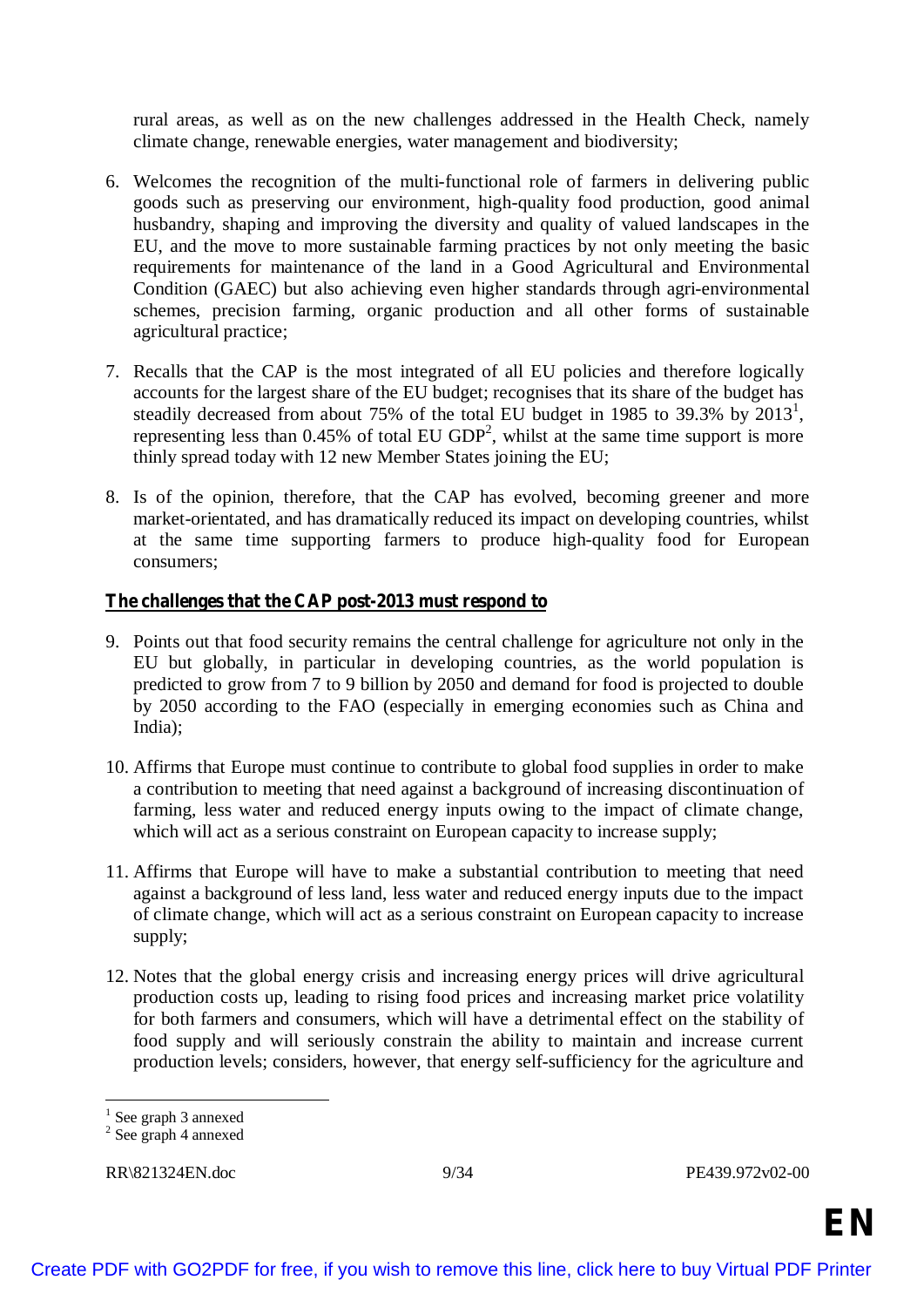forestry sectors could increase its sustainability;

- 13. Believes that agriculture is well placed to make a significant contribution to the fight against climate change by continuing to reduce its Greenhouse Gas (GHG) emissions and increasing carbon sequestration;
- 14. Recognises that farming has already made considerable progress in cutting its greenhouse gas emissions and, in general, addressing environmental problems (management of water resources, soil, biodiversity, biomass, etc.), but maintains that those efforts need to be continued in order to gear production methods to a more sustainable form of development that is efficient in environmental and social, as well as economic, terms;
- 15. Recalls that consumers' expectations of guaranteed food safety must be met, as well as their demands for higher quality standards, better animal welfare and good value for money;
- 16. Considers that the CAP must continue to provide solutions to, and tangible assistance in combating, the threat of land abandonment, rural depopulation and the ageing of the rural population in the EU by establishing appropriate funding and assistance for that purpose, in order to ensure the long-term sustainability of rural communities in the EU; , believes, therefore, that it is also necessary to continue with target-oriented rural development within the CAP;
- 17. Believes that the CAP must provide immediate responses to the effects of the economic crisis on farming businesses such as the lack of access to credit for farmers, constraints on farm incomes<sup>1</sup>, and increasing rural unemployment;
- 18. Points out, therefore, that differences in the capacity of Member States to deal with the economic crisis might result in increasing inequalities among rural regions in the EU;
- 19. Recognises that the CAP must take into account the differences in structure and modernisation needs of agriculture in the enlarged EU, with the aim of achieving equal levels of development and cohesion;
- 20. Believes that, in the light of these challenges, the CAP priorities post-2013 should be embedded in a strong, sustainable, well supported and credible multifunctional food and agricultural policy which sends strong signals to support farmers efficiently in a targeted manner and provide answers to the concerns of the rural community whilst benefiting the wider society;

# **The need for a strong CAP post-2013**

#### **Meeting socio-economic needs**

21. Is of the opinion that, in the light of the Europe 2020 Strategy, a strong and sustainable European Common Agricultural Policy is needed to serve the interests of all European farmers and deliver wider benefits to society; takes the view that it should enable

PE439.972v02-00 10/34 RR\821324EN.doc

<sup>&</sup>lt;sup>1</sup> See graph 5 annexed.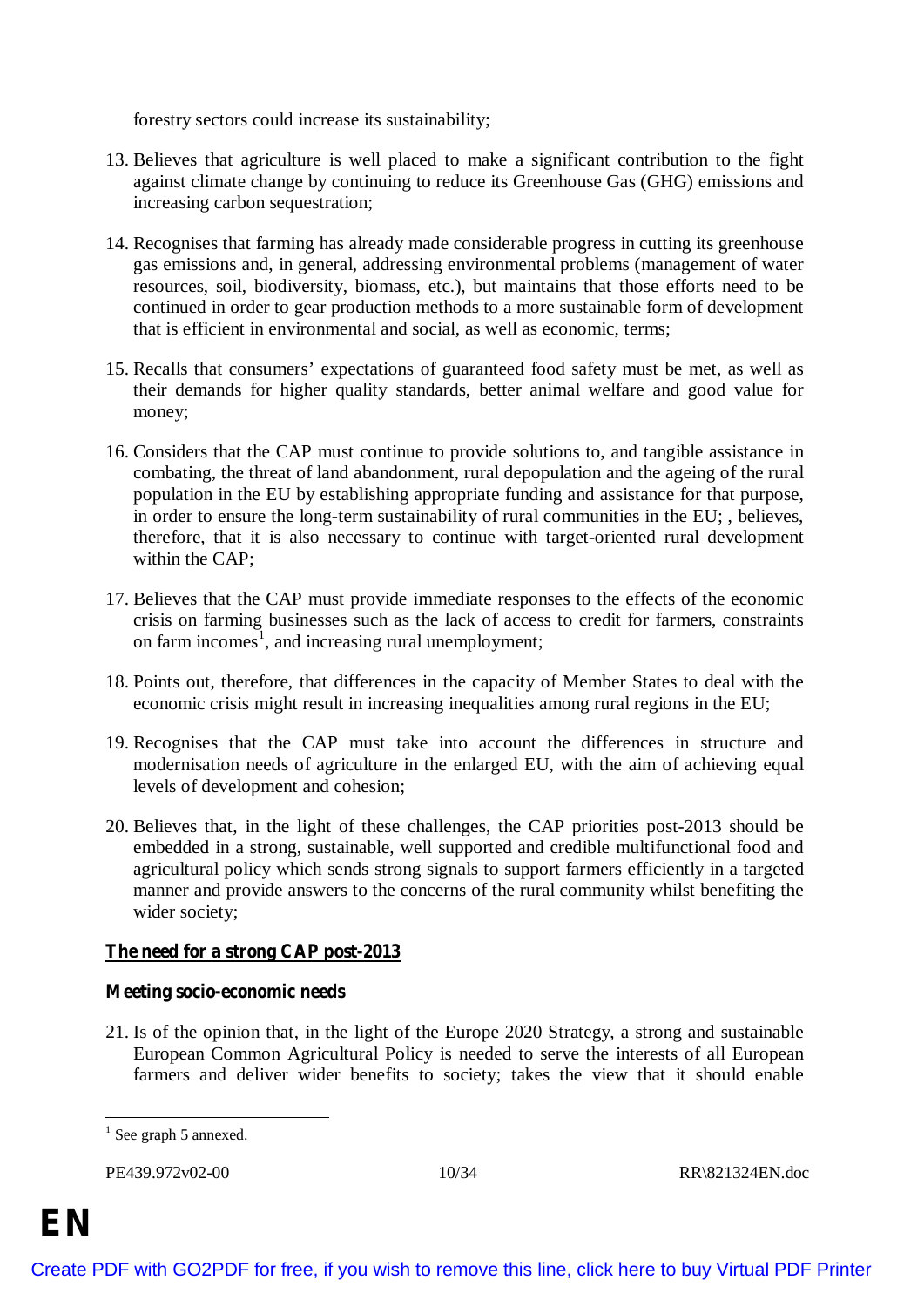agriculture to play its part in the European economy and ensure it has the tools to compete on world markets; believes that, for strategic reasons, the EU cannot afford to rely on other parts of the world to provide for European food security in the context of climate change, political instability in certain regions of the world and potential outbreaks of disease or other events potentially detrimental to production capacity;

- 22. Recalls that EU agriculture remains a central sector of the EU economy, making an important contribution to EU GDP and jobs both directly and indirectly through the multiplier effect on both the upstream and downstream food and drink industry market; believes, therefore, that a strong agriculture and a strong food and drink industry are inextricably linked, with each contributing to the other's success, in particular on export markets;
- 23. Recalls that one of the main reasons why the EU needs a strong CAP is to contribute to the maintenance and development of viable and dynamic rural communities, at the heart of European cultural diversity, and that they are the key to sustainable, balanced socioeconomic development across all European territory; takes the view that this calls for the socio-economic gap between rural and urban communities to be narrowed, in order to avoid the growing land abandonment and rural depopulation which are further isolating rural areas;
- 24. Points out that there is an urgent need to attract younger generations and women to rural areas through long-term policies and to provide new and alternative economic opportunities for them to ensure a sustainable rural population; considers that new ways of attracting young people should be explored, such as availability of favourable loans and credit for investments and recognition of their professional skills in order to ensure they are able to enter the rural economy with relative ease; recognises the obstacles young farmers face when willing to enter the sector, such as high start-up costs, the sometimes prohibitive cost of land and difficulty in accessing credit opportunities, especially in difficult times;
- 25. Believes that the increase in rural unemployment should be tackled by preserving existing jobs, encouraging high-quality jobs and fostering additional opportunities for diversification and new income sources;
- 26. Recalls, as Article 39 of the Lisbon Treaty rightly suggests, that agriculture is a specific sector which suffers from a long-term production cycle and several types of market failure such as high market volatility, great exposure to natural disasters, a high level of risk, lack of demand elasticity, and the fact that farmers are 'price-takers' rather than 'price-makers' in the food supply-chain;
- 27. Considers that, in the case of some agricultural sectors which require substantial capital investment over the course of multiannual cycles of production (of milk, citrus fruits, wine, olives and fruit in general), new supply management methods need to be introduced;
- 28. Points out, most importantly, that in the future European agricultural policy must remain a common policy and that only a balanced and fair system of support across the EU with a common set of objectives and rules – albeit acknowledging the specific features of

RR\821324EN.doc 11/34 PE439.972v02-00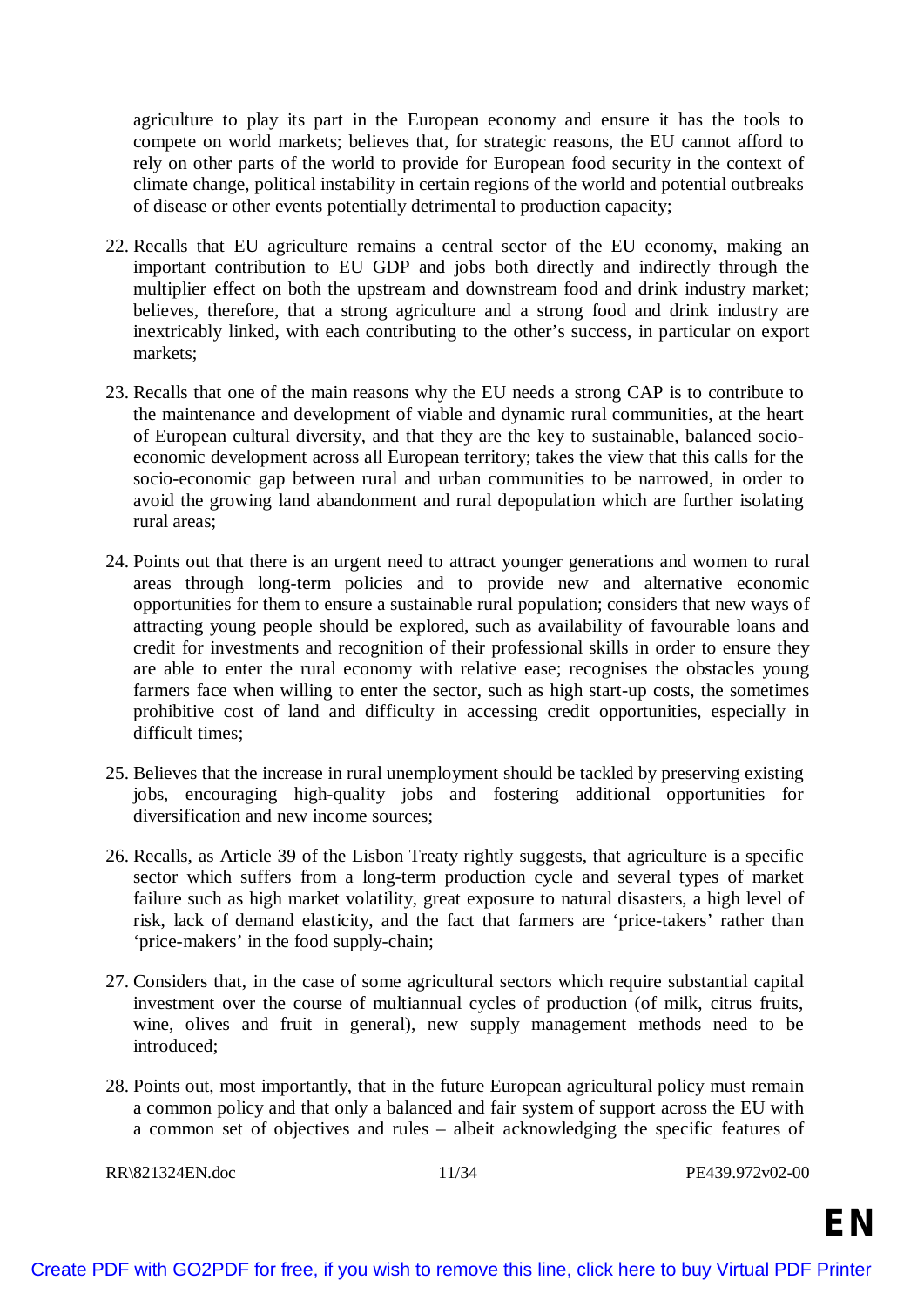certain sectors and regions – can deliver the appropriate conditions for farmers and a properly functioning single market with fair competitive conditions for agricultural products and farmers within the EU, thus achieving greater value for money than could be delivered by renationalised, and possibly conflicting, agricultural policies in individual Member States;

- 29. Considers that the CAP should ensure the coexistence of :
	- high-added-value farming with high-quality primary and processed products, giving it a strong position on world markets;
	- farming open to regional markets;
	- farming geared to local markets, bearing in mind that some of the farmers involved are small farmers with limited incomes who, were they to abandon farming, would, owing to their age, qualifications or lifestyle choices, have great difficulty in finding work outside farming, particularly at a time of recession and high unemployment;

#### **Delivering benefits in terms of public goods**

- 30. Stresses that food is the most important public good produced by agriculture; recognises that farmers deliver a range of public goods which the market does not reward them for; therefore insists that they must be fairly rewarded and further incentivised to continue delivering safe and higher-quality products, better animal welfare conditions and additional environmental benefits, , in addition to creating more jobs, in order to preserve the countryside throughout Europe;
- 31. Recalls, therefore, that unless sustainable (economically, socially and environmentally viable in the long term) farming activity continues across the EU, the provision of public goods will be at risk;
- 32. Recognises that generations of farmers have shaped the valued EU landscapes and, therefore, should be rewarded for continuing to do so in a sustainable way, especially in mountain regions and naturally disadvantaged areas; believes that they are actively contributing to the great cultural value and attractiveness of Europe, providing the backdrop for successful rural tourism; points out that this should, however, be complemented by European regional policy and national instruments to ensure, by means of suitable synergetic effects, the creation of stable regional conditions, which are an essential precondition for properly functioning agriculture;
- 33. Points out that farmers have the potential to deliver additional environmental benefits that match societal demands, in particular soil preservation and restoration, sound water management and quality improvement and farmland biodiversity preservation, and that they must be encouraged to do so and that investment support must be provided to this end;
- 34. Points out that, although the cross-compliance system, which makes the granting of direct aid subject to compliance with statutory requirements and the maintenance of farmland in good agricultural and environmental condition, has been necessary in the past, it is no longer the most appropriate means of maximising the provision of eco-system services by farmers and meeting new environmental challenges; notes, moreover, that the

PE439.972v02-00 12/34 RR\821324EN.doc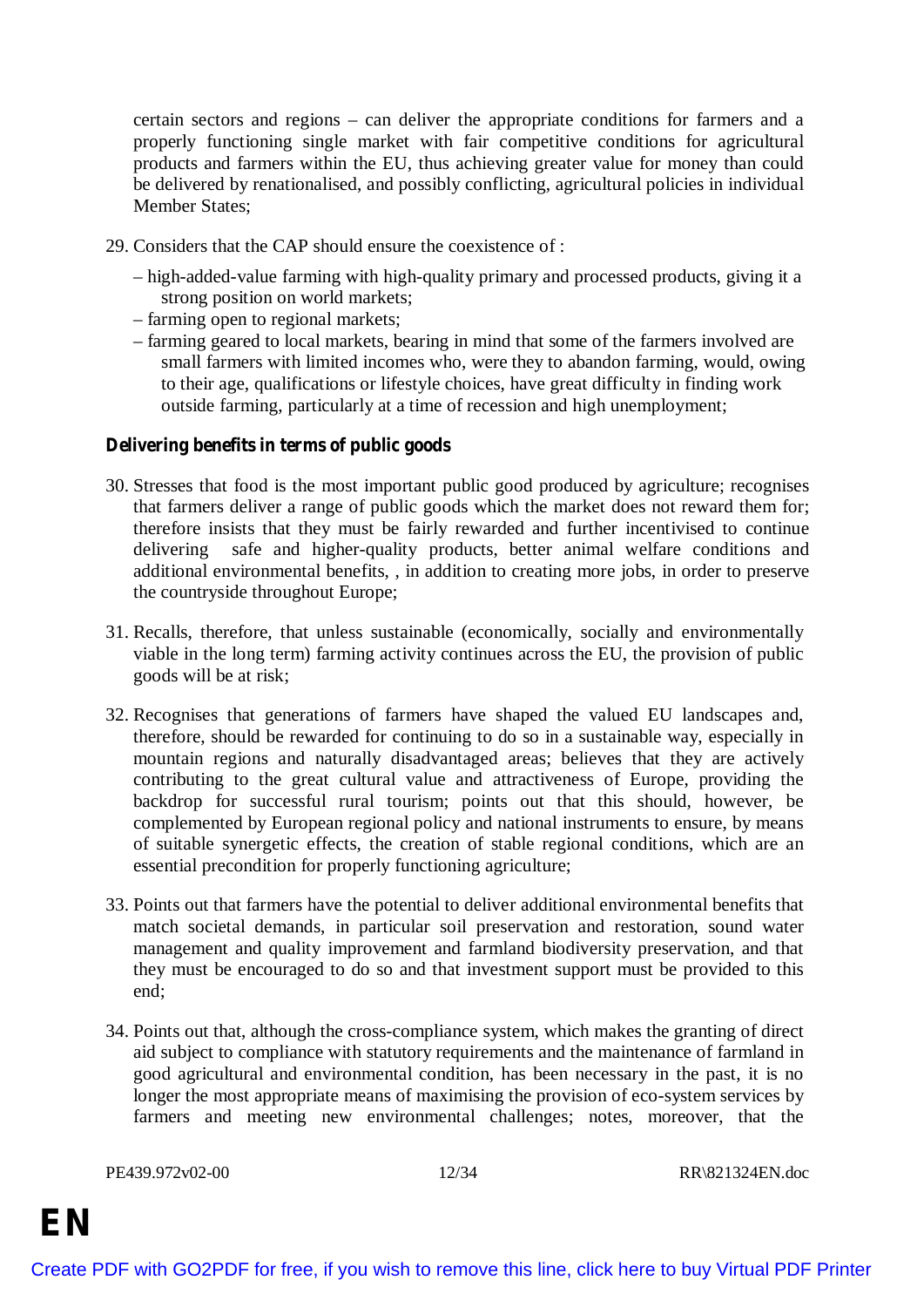introduction of cross-compliance has raised a whole range of problems relating to administrative issues and acceptance by farmers, who had the impression that they were losing a degree of freedom in their work;

- 35. Believes that the climate impact of agriculture can be considerably mitigated by means of improved education and training of people working in agriculture, better use of innovations stemming from research and development and improving the efficiency of agricultural production;
- 36. Believes, in line with the latest research available, that without a common agricultural policy and Good Agricultural Practice, unsustainable modes of production would develop across the EU (extreme intensification on the best land and widespread land abandonment in disadvantaged areas), causing serious damage to the environment; insists that the cost of support through a strong CAP is nothing compared to the costs of no action and its negative unintended consequences;

#### **The new CAP priorities for the 21st century**

37. Believes that agriculture is well placed to make a major contribution to delivering the new EU 2020 Strategy priorities of tackling climate change and creating new jobs through green growth and supplying renewable energy whilst at the same time continuing to provide food security for European consumers by producing safe and high-quality food products;

#### **A fair CAP**

- 38. Insists that EU agriculture must remain competitive against fierce competition and trade-distorting measures on the part of trading partners and/or countries where producers are not subject to standards as high as in the EU as regards, in particular, product quality, food safety, the environment, social legislation and animal welfare; therefore believes that improving competitiveness at different levels (local, regional, internal market and world markets) should still be a fundamental objective of the CAP post-2013 in order to ensure that the EU has a wide range of diversified high-value food and other agricultural products which continue to win a greater share of the world market, as well as ensuring fair trade and remunerative prices for farmers;
- 39. Recalls that EU farmers produce food to the highest safety, quality and animal welfare standards and should be rewarded for doing so; believes that imports from third countries should, respecting WTO rights and obligations, meet the same requirements to ensure fair competition and guarantee that consumers can make an informed choice regarding the products they buy, based inter alia on reliable traceability; calls on the Commission to uphold the interests of European farmers in the context of multilateral and bilateral trade agreements negotiated on behalf of the EU;
- 40. Insists that the maintenance of farming activity across the whole of Europe is fundamental in order to maintain diverse and local food production, secure rural socioeconomic dynamism and jobs, particularly in the context of the current economic crisis, and prevent the threat of land abandonment across EU rural territory through continuous preservation of the environment and landscape management; believes, therefore, that

RR\821324EN.doc 13/34 PE439.972v02-00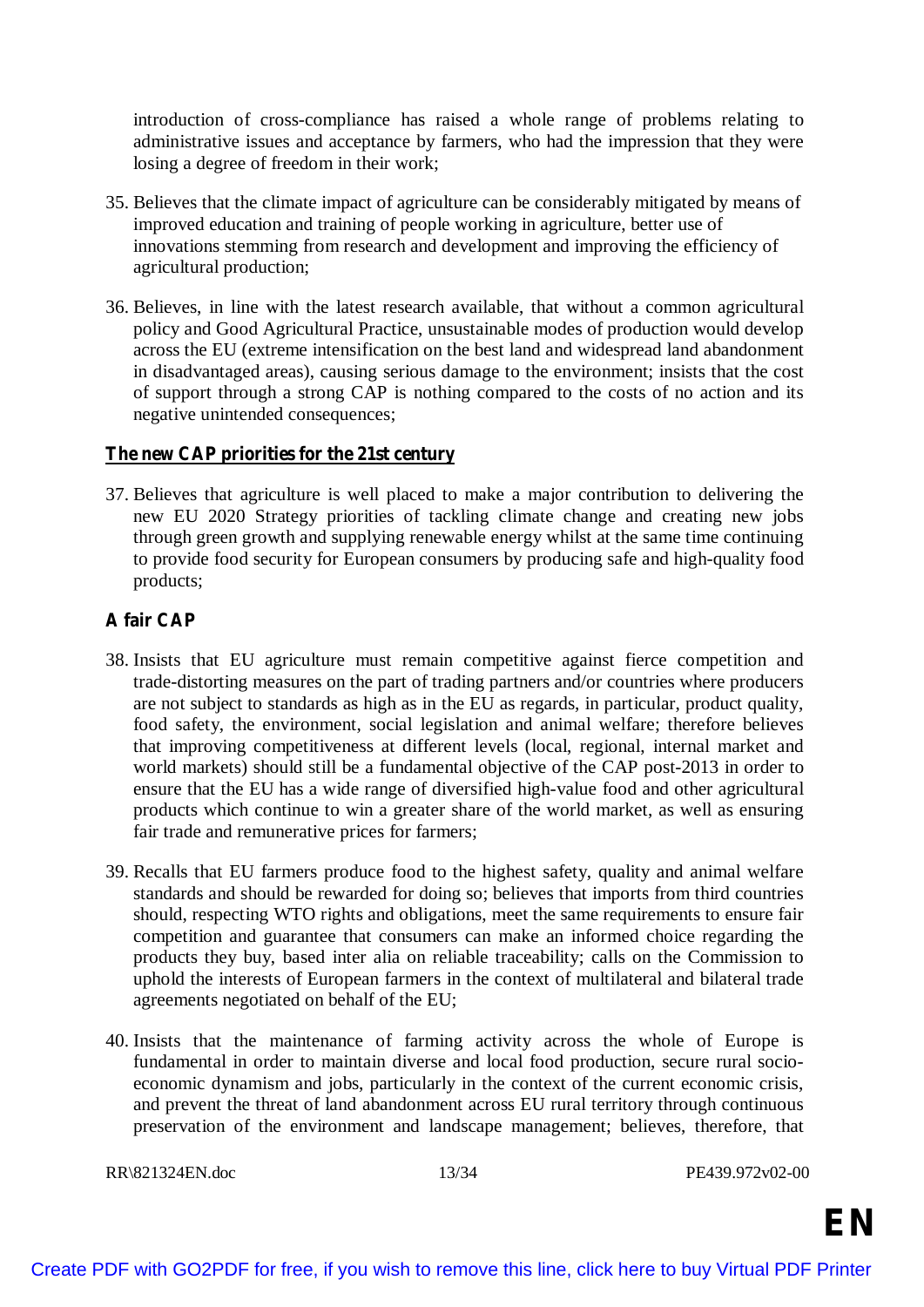disadvantaged regions should be given the opportunity to overcome additional obstacles caused by their specific situation and to take the measures needed to adapt; considers that the specific challenge of subsistence farming must be addressed;

- 41. Stresses that farmers require long-term investment prospects and adequate incomes in order to carry out their tasks; calls therefore for the guarantee of a fair and stable return for the farming community to remain a primary goal for the new CAP, whilst providing good value for money and fair treatment for consumers, not least through increasing competitiveness in the agricultural sector and allowing farmers to cover their real costs and respond to market signals;
- 42. Calls for measures to be taken to strengthen primary producers' and producer organisations' management capacity and bargaining power vis-à-vis other economic operators in the food chain, and encourage the formation of organisations that strengthen the links between the various stakeholders within branches, given that they can improve information sharing and help bring supply into line with consumers' demands; takes the view that such developments could improve the functioning of the food supply-chain with greater transparency of food prices and action to address unfair commercial practices, enabling farmers to obtain the added value they deserve; believes that these objectives may call for an adjustment or clarification of EU competition rules to take account of the specific features of the agricultural markets, provided they do not hinder the proper functioning of the single market;
- 43. Believes that there have to be flexible and efficient market measures to ensure an adequate safety net within the future framework of the CAP in order to avoid extreme market price volatility, provide a greater degree of stability, and provide rapid and efficient responses to economic crises arising in the sector; takes the view that this should be complemented by a risk management system that helps minimise the consequences of natural and health disasters;
- 44. Takes the view, also, that, in order to enable the market to be managed more efficiently and to avoid overproduction crises, the specific instruments for the management of production potential which are available in some sectors should be retained, based on the principles of fairness and non-discrimination;
- 45. Calls for a fair distribution of CAP payments and insists that it should be fair to farmers in both new and old Member States;
- 46. Considers that reducing direct payments under the first pillar would have devastating consequences, not only for farmers but, to an equal extent, for the countryside, for agriculture-linked public services, for consumers and for society, given that the latter is a beneficiary as a whole; direct payments are, therefore, essential and must be maintained, above all for the new Member States; draws attention to the possibly unfavourable impact of any reduction in CAP funding on the value of farms, with serious repercussions especially for farmers with bank loans, particularly in the context of the economic crisis which has seriously affected European agriculture;
- 47. Believes that viable farming businesses are fundamental to sustaining thriving rural communities as they generate employment and services at local level; considers therefore

PE439.972v02-00 14/34 RR\821324EN.doc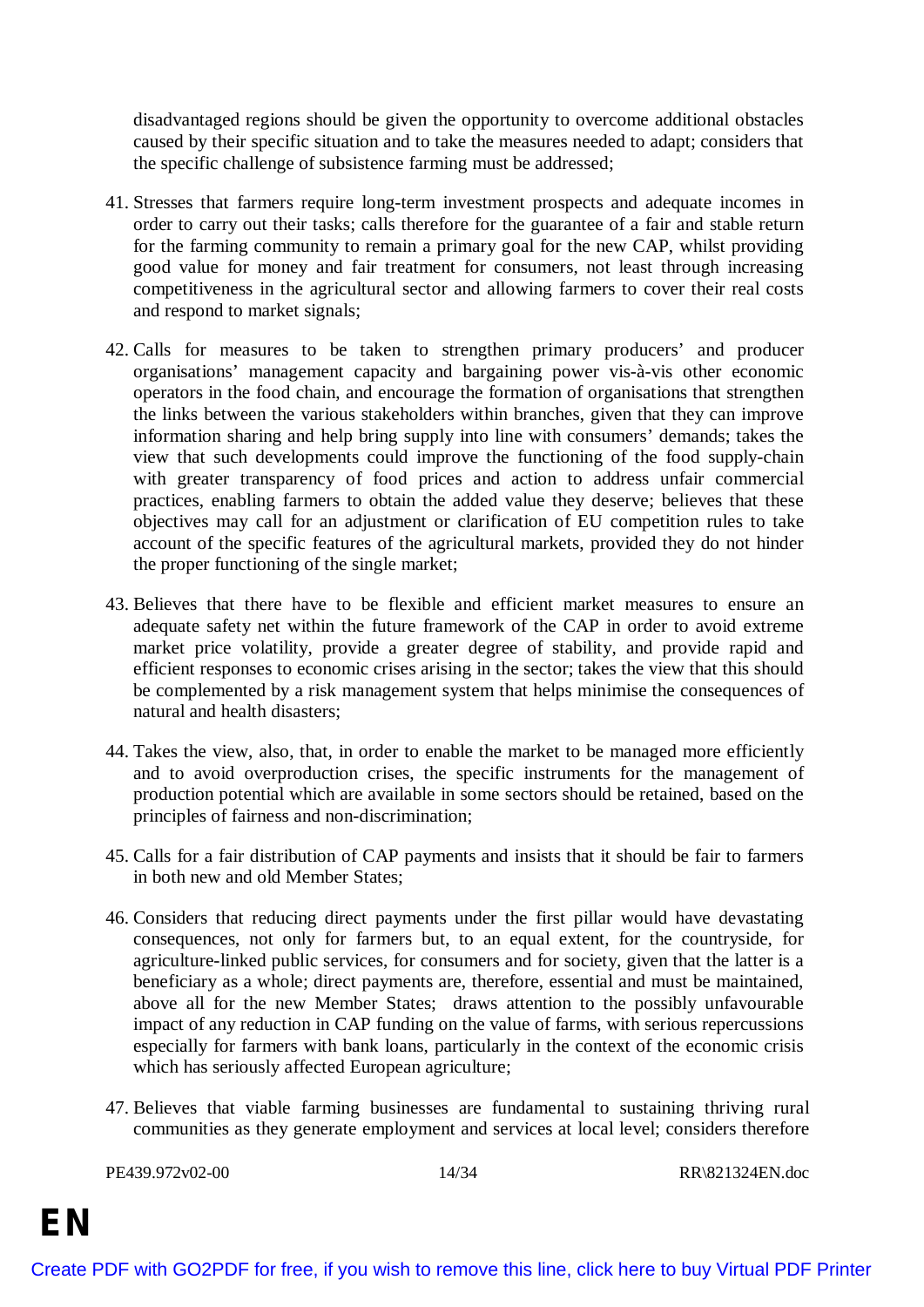that the CAP should involve local communities in order to provide the necessary conditions for their socio-economic viability, including through the preservation of family farms and the continuous restructuring and modernisation of farms where it is needed; recalls that diversification measures and rural infrastructure development are also important in this respect;

#### **A sustainable CAP**

- 48. Believes that agriculture has a leading role to play in tackling climate change by reducing GHG emissions, increasing carbon sequestration capacity and developing and using more renewable energy sources and bio-based materials; believes that climate considerations should be integrated across CAP measures where appropriate;
- 49. Considers that production efficiency is fundamental to more sustainable management of scarce resources and that farmers should innovate in their technical production methods by using the most efficient financial, scientific and technical management tools to help meet the growing demand for food and for renewable agricultural materials in a more economically, socially and environmentally sustainable manner;
- 50. Emphasises in the context of the EU 2020 Strategy that research and development, the use of new technologies and good agricultural practices are important in order to improve competitiveness and increase production while reducing the use of pesticides, fertilisers and scarce resources such as water and energy; takes the view that investment in agricultural innovation should be further encouraged, inter alia through the CAP and EU research and development framework programmes, in order to address new challenges;
- 51. Recommends to this end the active presence of agronomic advisors in the regions to guide farmers in their attempts to deliver environmental public goods;
- 52. Believes that safeguards need to be introduced to ensure that biotechnology can continue to be used in agriculture without impacting on existing production methods.

# **A green CAP**

- 53. Notes that the market has failed, to date, to properly reward farmers for protecting the environment and other public goods; therefore believes that the CAP must place a greater emphasis on sustainability by providing proper economic incentives for farmers to optimise the delivery of eco-system services and further improve the sound environmental resource management of EU farmland; emphasises that this should be achieved without creating an extra financial or bureaucratic burden for farmers;
- 54. Believes that, thanks to improvements in production factors linked to advances in knowledge, farmers are well placed to contribute to green growth and respond to the energy crisis through the development of green energy in such forms as biomass, biowaste, biogas, second-generation biofuels and small-scale wind, solar and hydro energy, which will also help create new green job opportunities;

RR\821324EN.doc 15/34 PE439.972v02-00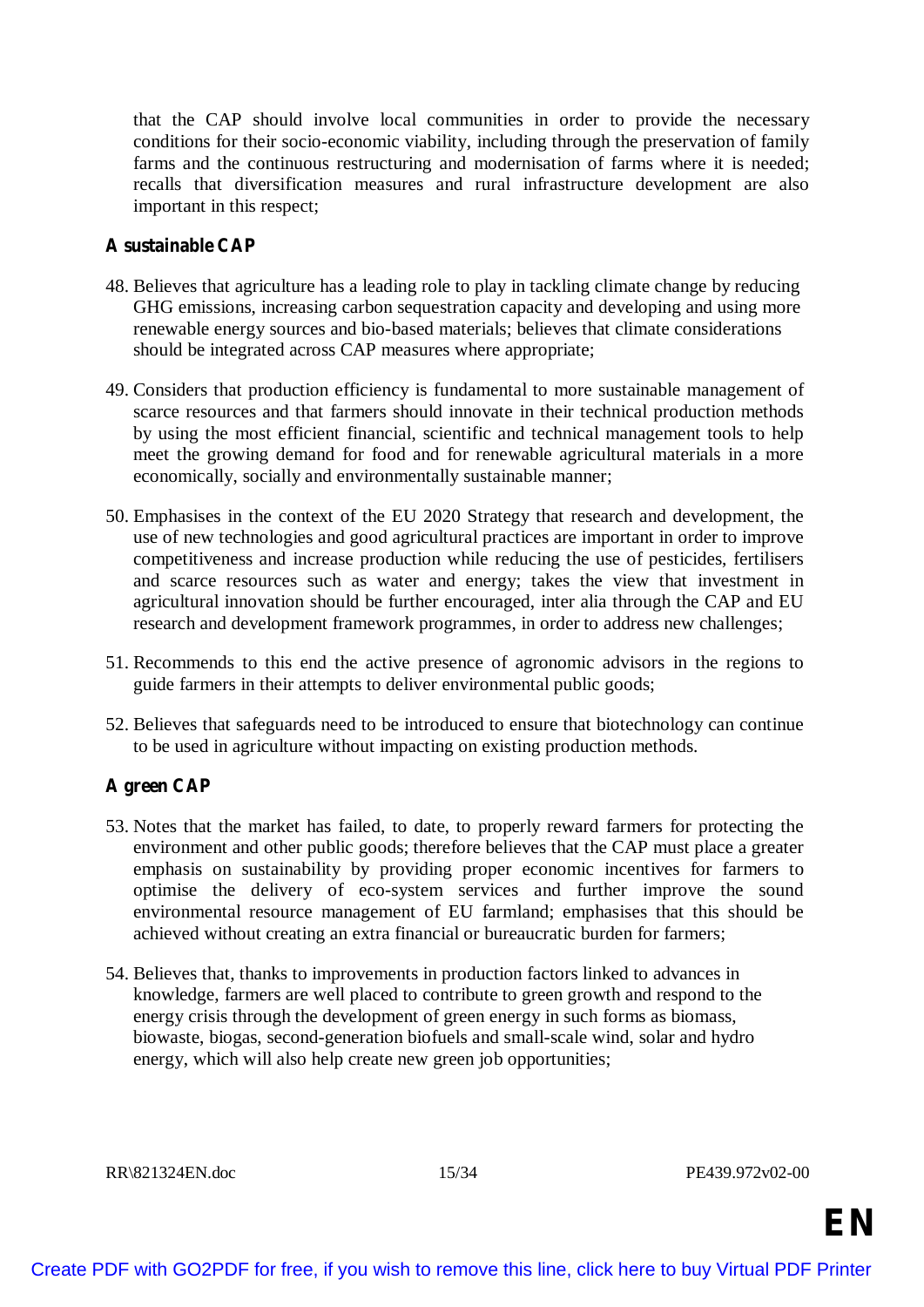#### **A common and simple policy**

- 55. Insists that a common agricultural policy is more relevant than ever before to ensure that the cross-border dimension of food supply, climate change, high common standards of environmental protection, product safety and quality and animal welfare is guaranteed in a properly functioning Single Market;
- 56. Believes that the new CAP, through a simplified support system, must be easy to administer, transparent, and reduce red tape and administrative burdens on farmers, particularly for smaller producers, in order to allow farmers to concentrate on their main task of providing high-quality agricultural products; believes that this could be achieved inter alia by moving towards the use of delivery tools that set the goals and empower farmers to choose their own farming systems to meet these objectives, such as outcome agreements, simple contracts and multiannual payments;
- 57. Calls for appropriate measures to be taken to explain what the CAP consists of, not only to farmers but to all Europe's citizens, while providing transparently clear information about the objectives being pursued, the means available and the anticipated beneficial effects of implementing the CAP;
- 58. Considers that there needs to be a more proportionate and risk-based approach by the Commission to the application of regulatory controls, the conduct of compliance audits and the imposition of financial corrections;
- 59. Believes that if the CAP is to be genuinely simplified, its new architecture must be designed in such a way as to avoid similar measures being split up between different policy instruments;
- 60. Calls for the European Parliament to be provided with prompt, up-to-date information on the current state of the agriculture budget;

#### **Delivering a fair, green and sustainable CAP**

- 61. Expects the re-design of the CAP in line with the spring European Council conclusion on Europe 2020, with a view to providing instruments that deliver smart, inclusive, green growth;
- 62. Recognises the wide range of existing and new priorities for the CAP and notes that the new Member States' justified expectation when they joined the European Union was that CAP support would, over time, be comparable with old Member States; in order to fully respond to the new challenges and deliver the priorities of a reformed CAP, calls for the amounts allocated to the CAP in the 2013 budget to be at least maintained during the next financial programming period;
- 63. Calls for the CAP budget to have an end-of-year flexibility mechanism in order to carry over and reallocate under-spends in the following year;
- 64. Expresses concern, however, that, if the CAP has too many priorities, the limited budget resources available will be overstretched, and will not achieve effective outcomes,

PE439.972v02-00 16/34 RR\821324EN.doc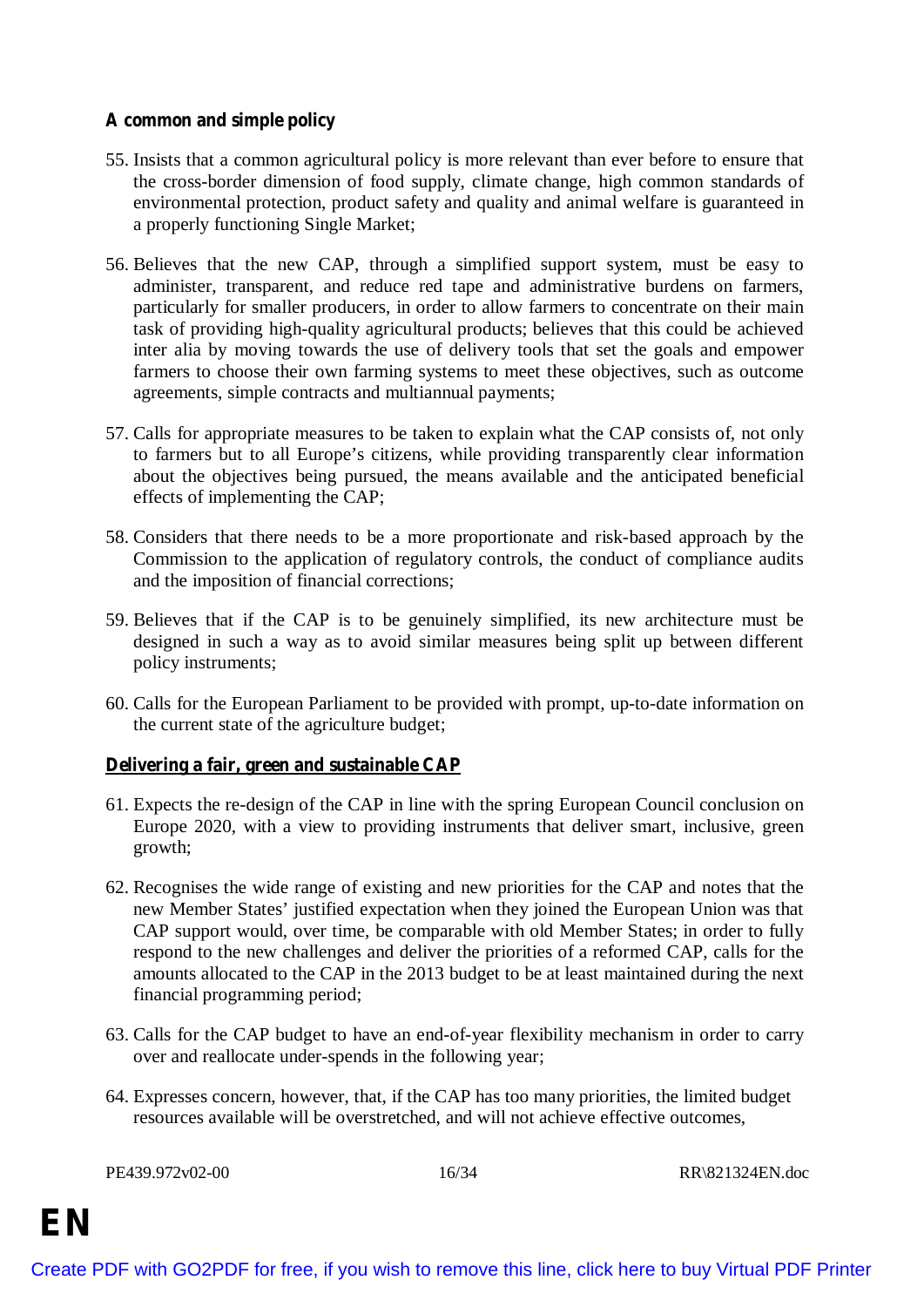particularly in the field of food production;

- 65. Insists that the CAP should not be renationalised and therefore believes that direct support should remain fully financed by the EU budget, hence rejecting any further cofinancing which could harm fair competition within the EU Single Market;
- 66. Calls for a fair distribution of CAP funds to farmers across the EU; recalls that to respect the diversity of farming in the EU, objective criteria must be found in order to define a fair system of distribution; points out that direct payments contribute to the provision of public goods, help stabilise farmers' incomes and ensure against risks, partially offsetting the socially desirable high standards in the EU and the continuing reduction in tariff barriers, as well as rewarding basic public goods provision, which receives no market compensation;
	- (1) Believes that in order to reduce the disparities in the distribution of direct support funds between Member States and to reflect the wide diversity characterising European agriculture, the hectare basis alone will not be sufficient, and therefore calls on the Commission to propose additional objective criteria and to evaluate their potential impact, taking into account the complexity of the agricultural sector and the differences between Member States, in order to achieve a more balanced distribution;
	- (2) Calls for fair and objective criteria to be clearly defined for the allocation of funds for rural development objectives;
- 67. Believes that direct support should move to an area basis in all Member States within the next financial programming period; this would constitute a sufficient transition period allowing farmers and agricultural structures that are still using the historical payments system the flexibility to adapt to the changes, and to avoid too radical a redistribution of support, without prejudice to promptly achieving a balanced distribution of support amongst Member States; notes that the move away from the historical basis may create particular challenges for Member States or regions with a relatively large amount of 'naked land' (unclaimed eligible land); calls for the specific needs of such regions to be given full consideration when designing future support; also believes that Member States and regions must continue to have the flexibility to regionalise their area payments system in such a way as to reflect their specific priorities while respecting fair competition in the internal market;
- 68. Considers that there should be no return to coupled payments as a guiding principle of the CAP; takes the view, however, given the move from a historical to an area support model in the wake of the decisions following the Health Check, that an adequate margin for flexibility should be left to Member States; believes that this flexibility will enable Member States to respond to the specific needs of their territory and to prevent production from stopping completely or the diversity of farming from being reduced; takes the view that this margin for manoeuvre would take the form of capped coupled payments for vulnerable agriculture sectors and territories and environmentally sensitive areas, in compliance with WTO requirements, whilst ensuring fair market conditions for farmers across the EU;
- 69. Identifies the need for central key building blocks Food Security and Fair Trade, Sustainability, Agriculture across Europe, Food Quality, Biodiversity and Environmental

RR\821324EN.doc 17/34 PE439.972v02-00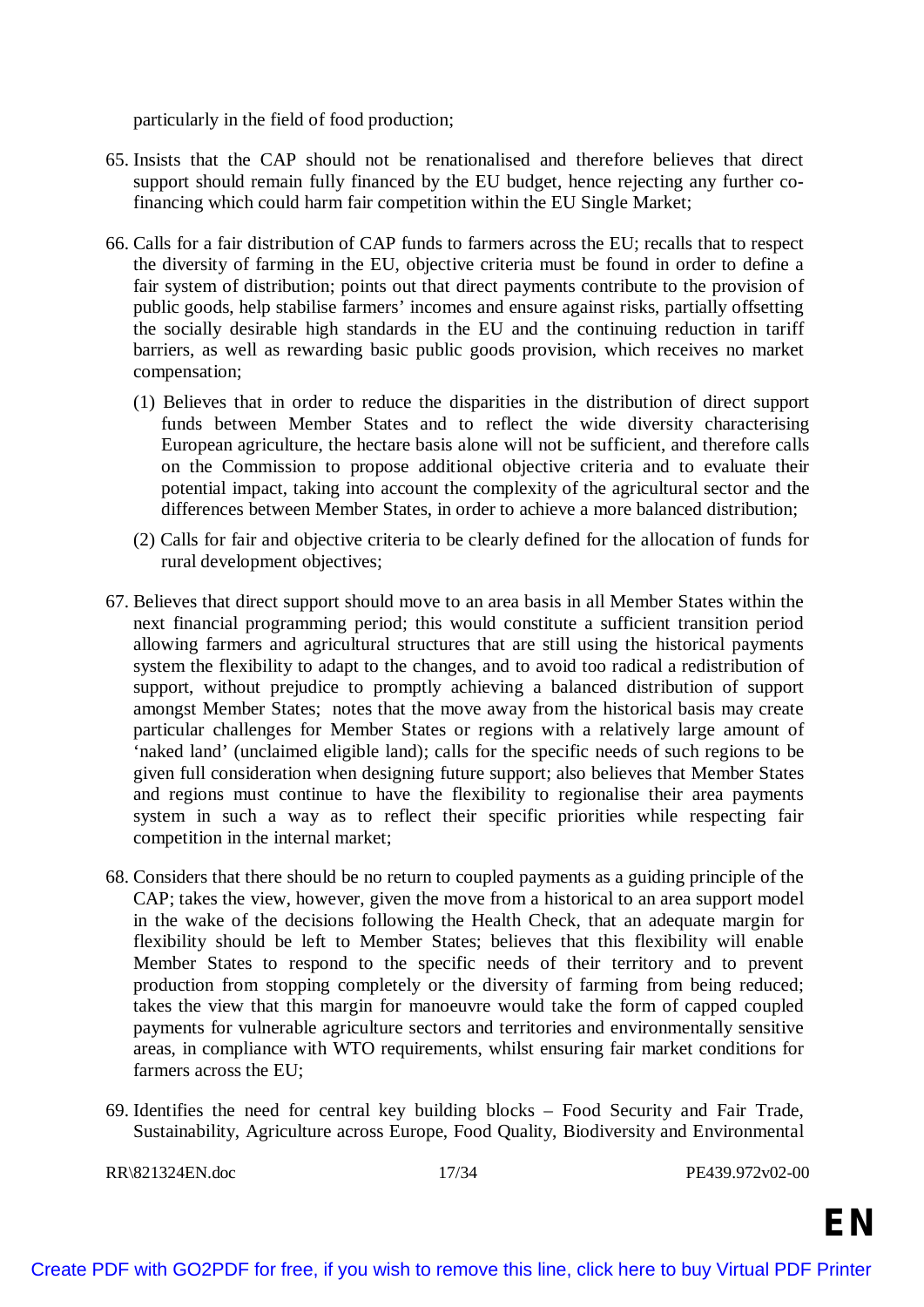Protection, and Green Growth – to achieve a fair and more sustainable CAP; considers that the two-pillar structure should be maintained, but that it should avoid duplication of policy objectives and instruments as well as reflecting the content of the building blocks identified here;

70. Believes that, in the interest of simplification, clarity and a common approach, funding for each of the priorities of the CAP must be agreed from the start of the reform;

#### **Food security and fair trade**

- 71. Maintains that farm viability and quality of life for farmers are a sine qua non if farming activity is to continue; believes therefore that there should be a basic EU-funded direct area payment to all EU farmers in order to ensure the social and economic sustainability of the European agricultural production model, which should provide basic food security for European consumers, allow farmers to produce high-quality food competitively, ensure that farming activity and jobs in rural areas are encouraged across the EU and provide baseline public goods through cross-compliance requirements for Good Agricultural and Environmental Conditions, as well as high quality and animal welfare standards;
- 72. Calls for an absolute requirement that only active agricultural production be rewarded, whereby minimum activity requirements would be included in the cross-compliance rules as a precondition for payments, and for proportionality to be the key principle applied when enforcing the rules;

#### **Sustainability**

- 73. Believes that an EU-funded top-up direct payment should be made available to farmers through simple multiannual contracts rewarding them for reducing their carbon emissions per unit of production and/or increasing their sequestration of carbon in the soil through sustainable production methods and through the production of biomass that can be used in the production of long-lasting agro-materials;
- 74. Notes that this would have the double benefit of making EU agriculture more environmentally and economically sustainable through lower carbon emissions and/or improved efficiency and would also ensure that farmers can financially benefit from increased carbon sequestration on their land and put them on the same footing as other industries which are in the EU ETS; calls for clear and measurable criteria and targets to be defined appropriately to allow these payments to be implemented as soon as possible in every Member State;

#### **Agriculture across Europe**

75. Calls for the continuation of specific measures to compensate farmers producing in disadvantaged areas such as areas with natural handicaps, including mountainous regions, environmentally sensitive areas and/or regions which are the most affected by climate change, and outermost regions, in order to ensure that agricultural activity takes place so that land continues to be managed and local food is produced across the EU, reducing the threat of land abandonment and ensuring balanced territorial management across the EU

PE439.972v02-00 18/34 RR\821324EN.doc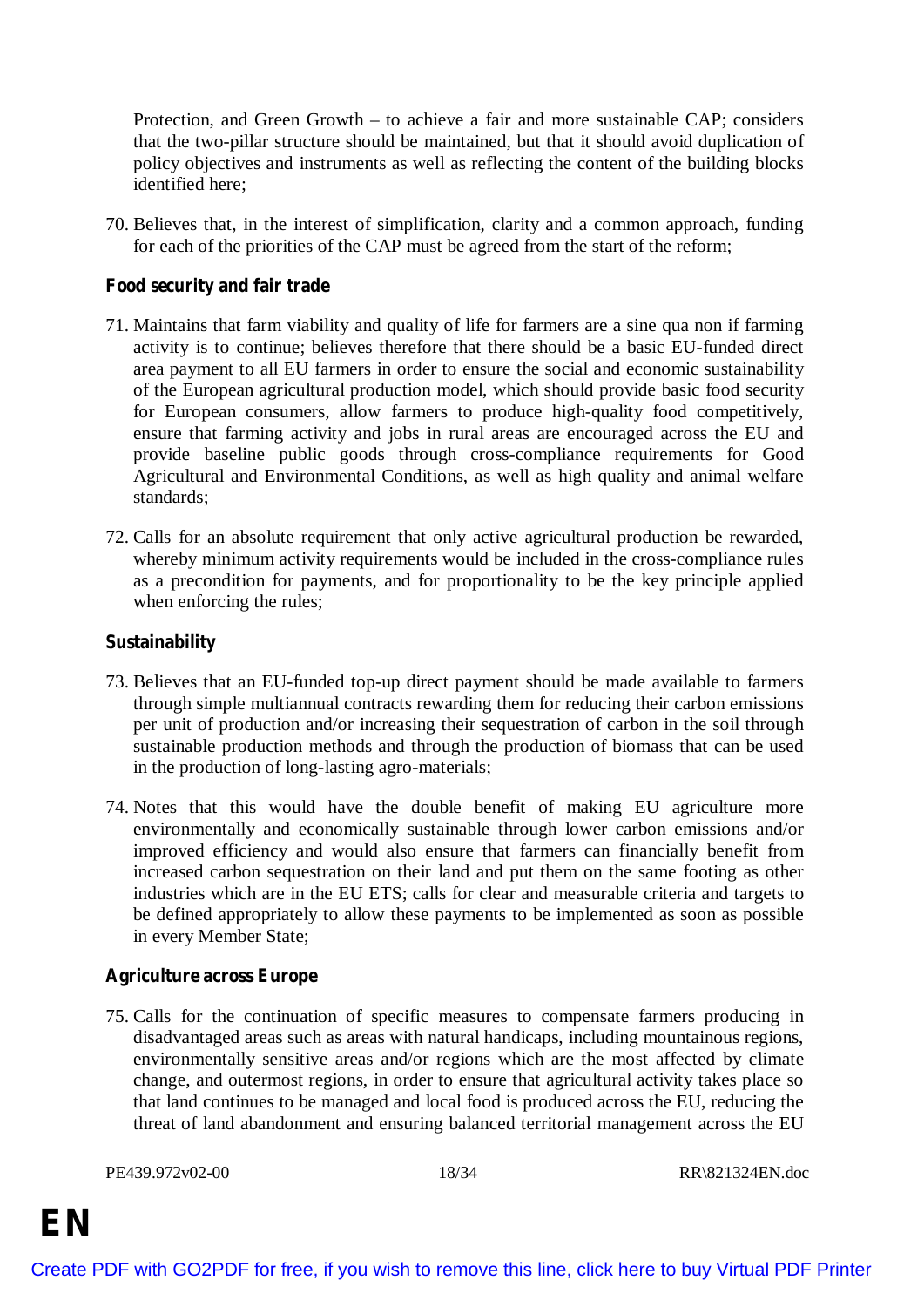and a rational development of agricultural production;

- 76. Believes that any reform to the less-favoured areas (LFA) scheme, particularly regarding how LFAs are designated and classified, should take into consideration the difficulties experienced by farmers in all parts of the EU, as these vary greatly with different biophysical and climatic conditions; takes the view that areas which may be excluded under any new rules should be granted an adequate phasing-out period.
- 77. Draws attention to the particular role played by farmers in peri-urban areas, where there can be intensive pressures on rural and agricultural resources; stresses that this production of food and public goods near urban populations should be maintained;

#### **Food Quality**

78. Stresses that the development of food quality policy, including in terms of geographical indication (PDO/PGI/TSG), must be a priority aspect of the CAP and be deepened and strengthened so that the EU can maintain its leadership position in this area; takes the view that, in the case of these high-quality products, the use of original management, protection and promotion instruments should be allowed, enabling them to develop in a harmonious fashion and to continue to make their major contribution to the sustainable growth and competitiveness of European agriculture;

#### **Biodiversity and environmental protection**

79. Believes that farmers can contribute to biodiversity and environmental protection, as well as climate change adaptation and mitigation, in a cost-effective way; this therefore needs to be further incentivised; calls for the CAP to provide the opportunity for the vast bulk of agricultural land to be covered by agri-environmental schemes to reward farmers for the delivery of additional eco-system services while encouraging more sustainable, lower-input production models such as organic farming, integrated agriculture, the development of high-nature-value farming and sustainable intensive agricultural practices; considers that all these rural development measures should continue to be cofinanced, with an increased budget if necessary;

#### **Green growth**

80. Believes that 'green growth' should be at the heart of a new rural development strategy that focuses on creating new green jobs through:

- the development of local dynamic tools such as local marketing, local processing, and support for projects involving all stakeholders from the local farming sector;

- the development of biomass, bio-waste, bio-gas and small-scale renewable energy production, as well as encouraging the production of second-generation biofuels, agromaterials and green-chemistry products,

- investing in modernisation and innovation, as well as new research and development techniques for adaptation to, and mitigation of, climate change,

- providing training and advice to farmers in applying new techniques and to assist young farmers entering the industry,

RR\821324EN.doc 19/34 PE439.972v02-00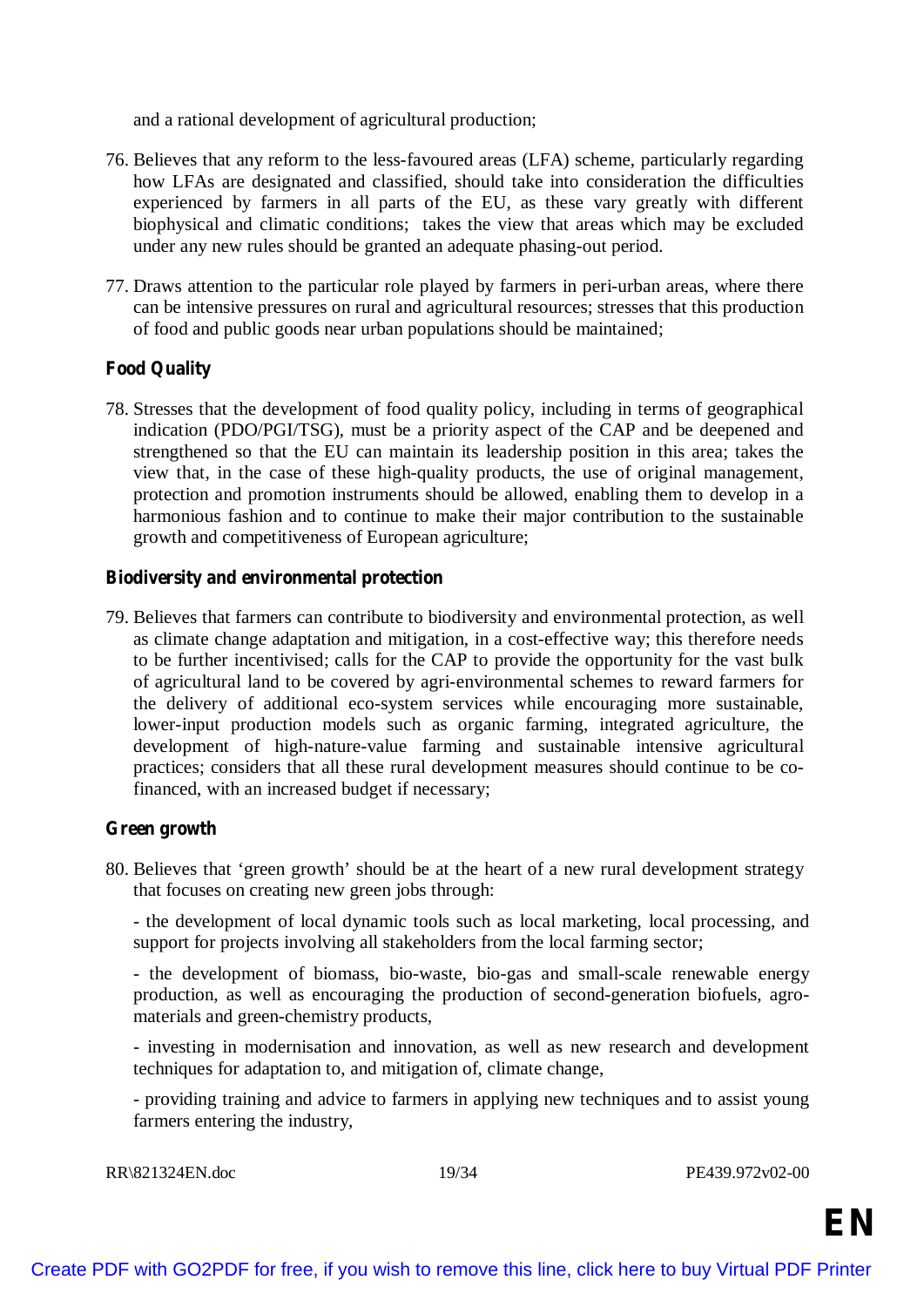- 81. Believes that to underpin the key building blocks of the CAP, an adequate safety net should still be available; takes the view that this safety net should be sufficiently flexible to take account of market developments, and include tools such as public and private storage, intervention and market clearance, which should be activated when required to combat extreme volatility and as a rapid reaction tool in the event of crises; to that end, considers that a special reserve budget line should be made available in the EU budget which could be activated rapidly to respond to crises which arise;
- 82. Calls for these measures to be backed by instruments designed to help reduce volatility and provide stable conditions for agricultural business and planning; in this context, takes the view that new innovative economic and financial tools such as across-the-board harvest risk insurance policies, futures markets and mutualisation funds should also be considered as a way of dealing with extreme market or climate conditions, without disturbing any private schemes that are being developed;
- 83. Takes the view that regulating the expansion in production capacity can play a vital role in securing sustainable growth in a number of farming sectors;
- 84. Insists that, to complement market measures, there is an urgent need to strengthen the position of primary producers within the food-supply chain through a range of actions to address transparency, contractual relationships and unfair commercial practices; takes the view that possible adjustments to competition rules should also be investigated to allow primary producer organisations to become more efficient and grow in size where needed, equipping them with improved negotiating power to stand up to major retailers and processors; in this context, believes that the appointment of national Ombudsmen and/or a European Ombudsman should be considered with a view to solving disputes within the food-supply chain;
- 85. Recalls that, amongst the current set of market tools and in the context of WTO commitments, export refunds should continue to be phased out in the EU, in parallel with similar measures being taken by WTO partners;
- 86. Believes that the competitiveness of European agriculture needs to be promoted within and beyond Community borders in order to find ways of meeting the main challenges of the future, including food security in the EU, supplying food to a growing world population, an environmentally sound approach, biodiversity and tackling climate change;
- 87. Recalls that the EU can fund measures in European and third countries that provide information on, or promote the advantages of, European agricultural and food products in Europe and around the world; believes that the budget for these funds should be reviewed so as to enhance the visibility of EU agricultural and food products on the markets within the EU and in third countries; believes that these promotional schemes should be more widely implemented and have a greater and more effective application under the new CAP;
- 88. Takes the view that the common agricultural policy must enable a healthier diet to be made available to all consumers, particularly the poorest among them, on the basis of a more varied, accessibly priced range of products; in order to combat poverty and improve

PE439.972v02-00 20/34 RR\821324EN.doc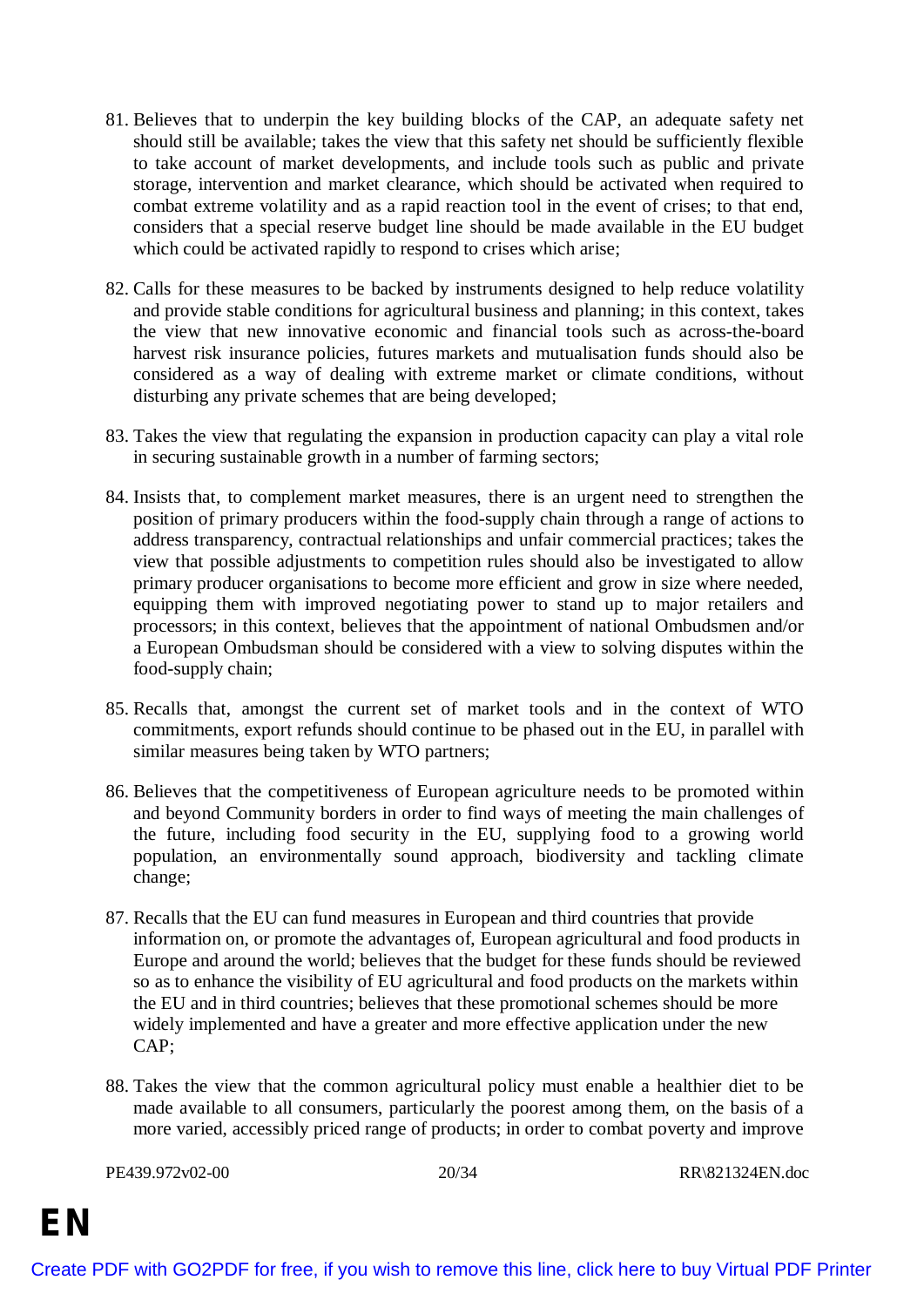health, aid programmes for the poorest in society must be continued, and programmes to boost consumption of fruit and vegetables in schools extended;

89. Believes that the design and implementation of the new CAP should have simplicity, proportionality and the reduction of bureaucracy and of administrative costs at its heart;

#### **The CAP in the multi-annual financial framework and annual budgetary procedure**

- 90. Stresses the need, given the new Common Agricultural Policy objectives, to provide adequate funding in the new MFF, in order to be able to better support the policy in accordance with the major challenges this crucial sector for EU food security will have to face in the coming years;
- 91. Recalls that over the last four years of the current MFF, it was only possible to agree the annual budgets either by using up the existing margins in the different headings of the MFF or through recourse to the revision provided for by paragraph 23 of the Interinstitutional Agreement (IIA) of 17 May 2006 by using the margins available below the ceilings of Heading 2 to finance other EU priorities; points out that, from the 2011 budget year until the expiry of the current MFF (2013), the margins below the ceiling of Heading 2 will be extremely limited;
- 92. Emphasises that the legally binding nature of the MFF necessitates the introduction of more flexible implementing arrangements so that the Union can respond sufficiently flexibly and effectively to unforeseen events;
- 93. Draws attention to the fact that, according to Article 314(3) TFEU, the Commission may no longer amend its draft budget once the Conciliation Committee has been convened; recalls that the Commission must present an Amending Letter to update the agriculture forecast in the autumn; insists that the Amending Letter should be available before the EP vote; invites its competent committees to set up an internal procedure in order to define Parliament's position with a view to the Conciliation Committee meeting;
- 94. Recalls that Pilot Projects (PP) and Preparatory Actions (PA) introduced by the European Parliament have evolved into important tools for the formulation of political priorities and the introduction of new initiatives that often turned into EU activities and programmes, including in the field of agriculture and rural development; believes that pilot projects and preparatory actions could also in the future be a platform for testing new ideas for reforms.
- 95. Calls on the Commission to give full consideration to the European Parliament's recommendations when working on its communication and drawing up its legislative proposals;
- 96. Instructs its President to forward this resolution to the Council and Commission.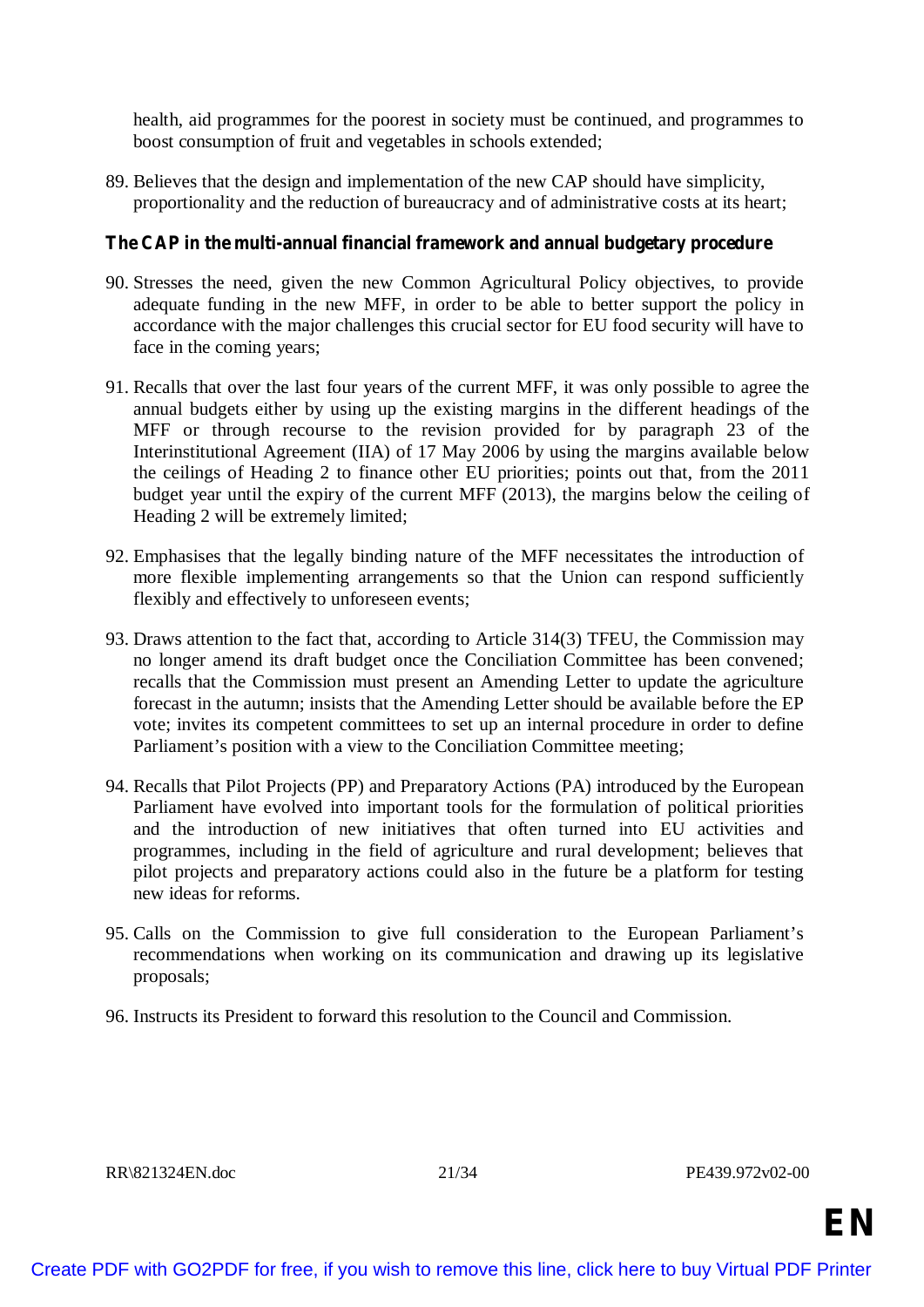#### **EXPLANATORY STATEMENT**

The Common Agricultural Policy has been successful in fulfilling the objectives as set out in the original Treaty of Rome. Over the past 50 years, the CAP has increased productivity, contributed to a fair standard of living for the agricultural community, stabilised markets, secured the availability of supplies and provided consumers with quality food at reasonable prices. The CAP of the future will have to face new and pressing challenges and has to provide a framework for the future based on stability, predictability and flexibility in times of crisis.

The background to the reform is one of economic crisis and serious financial difficulties facing member States, taxpayers, farmers and consumers and, therefore, we must set out a coherent and credible way forward for the CAP post-2013.

The CAP will have to adapt to a changing European and global context. First and foremost, European agriculture must ensure food security to its own consumers and contribute to feeding a steadily growing world population. For the first time, however, we just cannot 'turn on the tap' and produce more food through the use of extra energy and extra inputs. Why? There are two main reasons: firstly, the energy crisis, the rising cost of energy and the need to reduce GHG emissions will act as major constraints to increased production. Secondly, the impact of climate change will close off the option of bringing large tracts of extra land into production. Climate change will also cause water shortages and droughts which again will act as a break on increasing production. As a result, EU and worldwide agriculture will have to produce more food with less land, less water and less energy.

The foundation stone of the CAP should still be to ensure that European agriculture is competitive against well-subsidised trading partners such as the US, Japan, Switzerland or Norway, providing EU farmers with fair trade conditions. It must also continue to support agricultural activity across Europe, with the view of ensuring local food production and a balanced territorial development.

In addition, it is very important for today's agriculture to demonstrate that it is well placed to make a major contribution to delivering the new EU 2020 Strategy priorities of tackling climate change, innovating, and creating new jobs through green growth, whilst at the same time continuing to provide food security for European consumers by producing safe and high quality food products. European farmers and the CAP must show that they have some of the answers to the 21st century challenges, and that they are part of the solution, not part of the problem.

With the expansion of the EU to 27 member States, it is vital that new member States' expectations for fair treatment are eventually honoured. To meet the new priorities and the expectations of all EU member States, the CAP budget amount needs to be at least maintained at 2013 levels in the context of the new financial perspectives.

In the report, I have set out the priorities for a common and credible multi-functional agricultural food policy which will deliver support to farmers for the benefit of the wider society. I have set out five key building blocks namely; **Food Security and Fair Trade, Sustainability, Agriculture across Europe, Biodiversity and Environmental Protection**,

PE439.972v02-00 22/34 RR\821324EN.doc

**EN**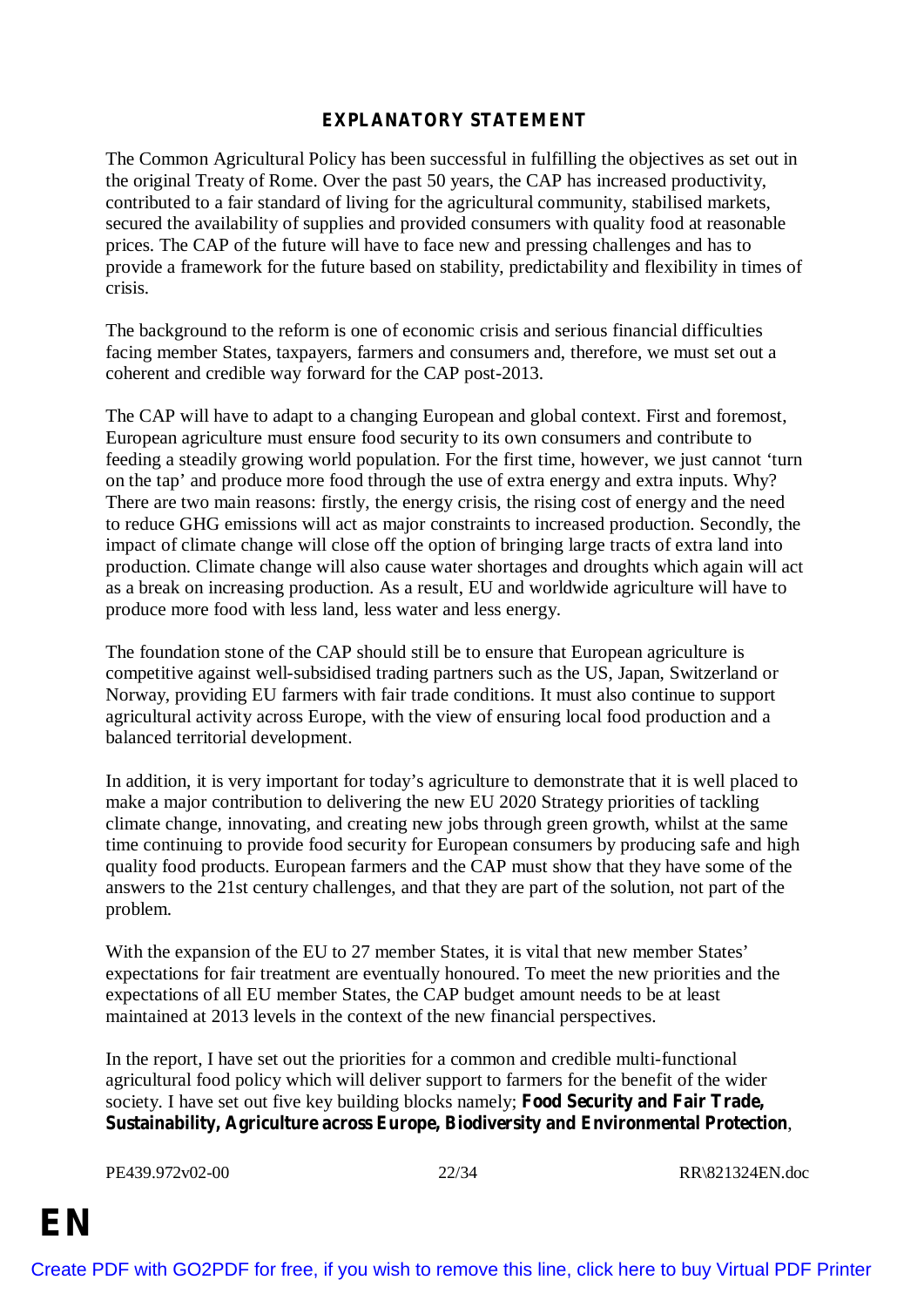and **Green Growth**, to deliver a fairer, greener and more sustainable CAP for the future.

|                                                                                                                                                                         |                                                                                                                                                                                                                                                                                      | A FAIRER, GREENER AND MORE SUSTAINABLE<br><b>CAP POST-2013</b>            |                                                                                                                                                                                                                                                                  |                                                                             |                  |
|-------------------------------------------------------------------------------------------------------------------------------------------------------------------------|--------------------------------------------------------------------------------------------------------------------------------------------------------------------------------------------------------------------------------------------------------------------------------------|---------------------------------------------------------------------------|------------------------------------------------------------------------------------------------------------------------------------------------------------------------------------------------------------------------------------------------------------------|-----------------------------------------------------------------------------|------------------|
| contracts                                                                                                                                                               | <b>BIODIVERSITY AND ENVIRONMENTAL</b><br><b>PROTECTION</b><br>(agri-environmental measures for the<br>majority of agricultural land, forestry<br>investment, water and soil improvement,<br>organic and HNV farming)<br>?- Outcome agreements and territorial<br><b>Co-financing</b> |                                                                           | <b>GREEN GROWTH</b><br>(integrated rural development,<br>additional climate measures,<br>green energy, R&D, innovation,<br>modernisation, training, green jobs,<br>young farmers, quality policy)<br>?- Integrated approach, subsidiarity<br><b>Co-financing</b> |                                                                             |                  |
| FOOD SECURITY AND FAIR TRADE<br><b>DIRECT SUPPORT</b>                                                                                                                   |                                                                                                                                                                                                                                                                                      | <b>SUSTAINABILITTY</b><br><b>CLIMATE CHANGE TOP-UPS</b>                   |                                                                                                                                                                                                                                                                  | <b>AGRICULTURE ACROSS</b><br><b>AREAS WITH NATURAL</b>                      | <b>EUROPE</b>    |
| (competitiveness, food security,<br>fair income support, farm activity<br>providing basic public goods)                                                                 |                                                                                                                                                                                                                                                                                      | (climate change mitigation,<br><i>production efficiency</i> )             |                                                                                                                                                                                                                                                                  | (farming activity across the<br>EU, local food                              | <b>HANDICAPS</b> |
| ? $\hat{a}$ area-based payments (by 2020)<br>with basic cross-compliance<br><b>EU</b> budget                                                                            |                                                                                                                                                                                                                                                                                      | contractual top-ups based<br>$\overline{\mathcal{L}}$<br>on clear targets |                                                                                                                                                                                                                                                                  | production, threat of land<br>abandonment)<br>?(Ongoing reformed<br>schemes |                  |
| <b>FLEXIBILITY FOR MEMBER STATES</b><br>(transition, national priorities,<br>grassland livestock, competitiveness)<br>?á capped limited coupled payments                |                                                                                                                                                                                                                                                                                      | <b>EU</b> budget                                                          |                                                                                                                                                                                                                                                                  | <b>Co-financing</b>                                                         |                  |
| (volatility management, crisis cushion, competitiveness)<br>?e Rapid action tools, reserve EU budget line, new tools, food-supply chain adjustments<br><b>EU</b> budget |                                                                                                                                                                                                                                                                                      | <b>MARKET MEASURES - MINIMUM SAFETY NETS</b>                              |                                                                                                                                                                                                                                                                  |                                                                             |                  |
| A COMMON, CLEAR, SIMPLE AND FLEXIBLE FRAMEWORK TO SUPPORT FARMERS AND<br><b>BENEFIT SOCIETY IN A MORE EFFECTIVE MANNER</b>                                              |                                                                                                                                                                                                                                                                                      |                                                                           |                                                                                                                                                                                                                                                                  |                                                                             |                  |

RR\821324EN.doc 23/34 PE439.972v02-00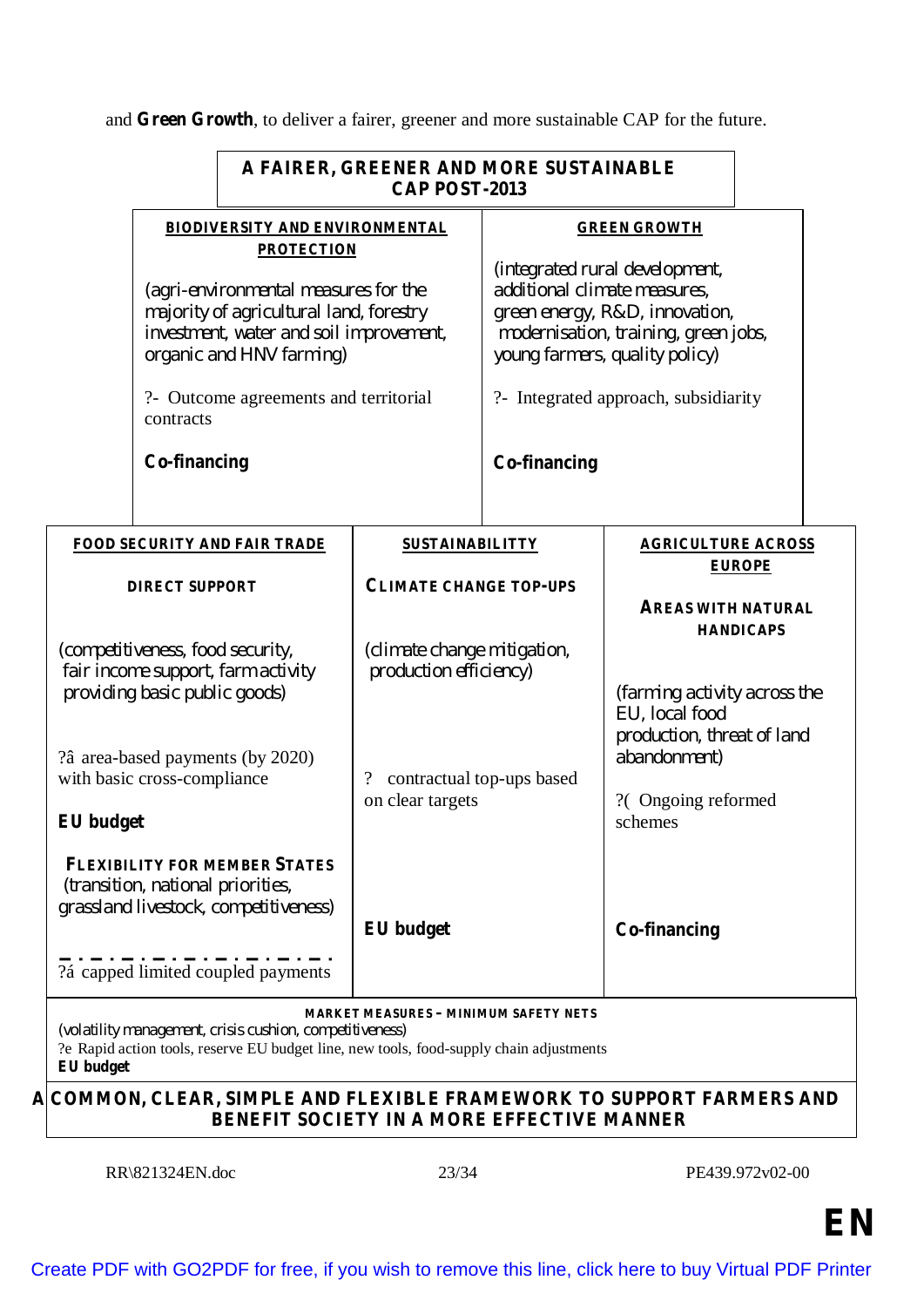In the context of the implementation of the new Lisbon Treaty provisions, the European Parliament must take its new responsibilities as co-legislator in agricultural matters seriously. The Commission and Council should work more directly, equally and in good faith with Parliamentarians on this particular dossier.

To that aim, I intend to use as efficiently as possible the possibilities offered by the new institutional context. I will defend the key role to be played by Parliament, whilst adopting a flexible approach to policy making, with particular emphasis on proportionality and subsidiary.

PE439.972v02-00 24/34 RR\821324EN.doc

**EN**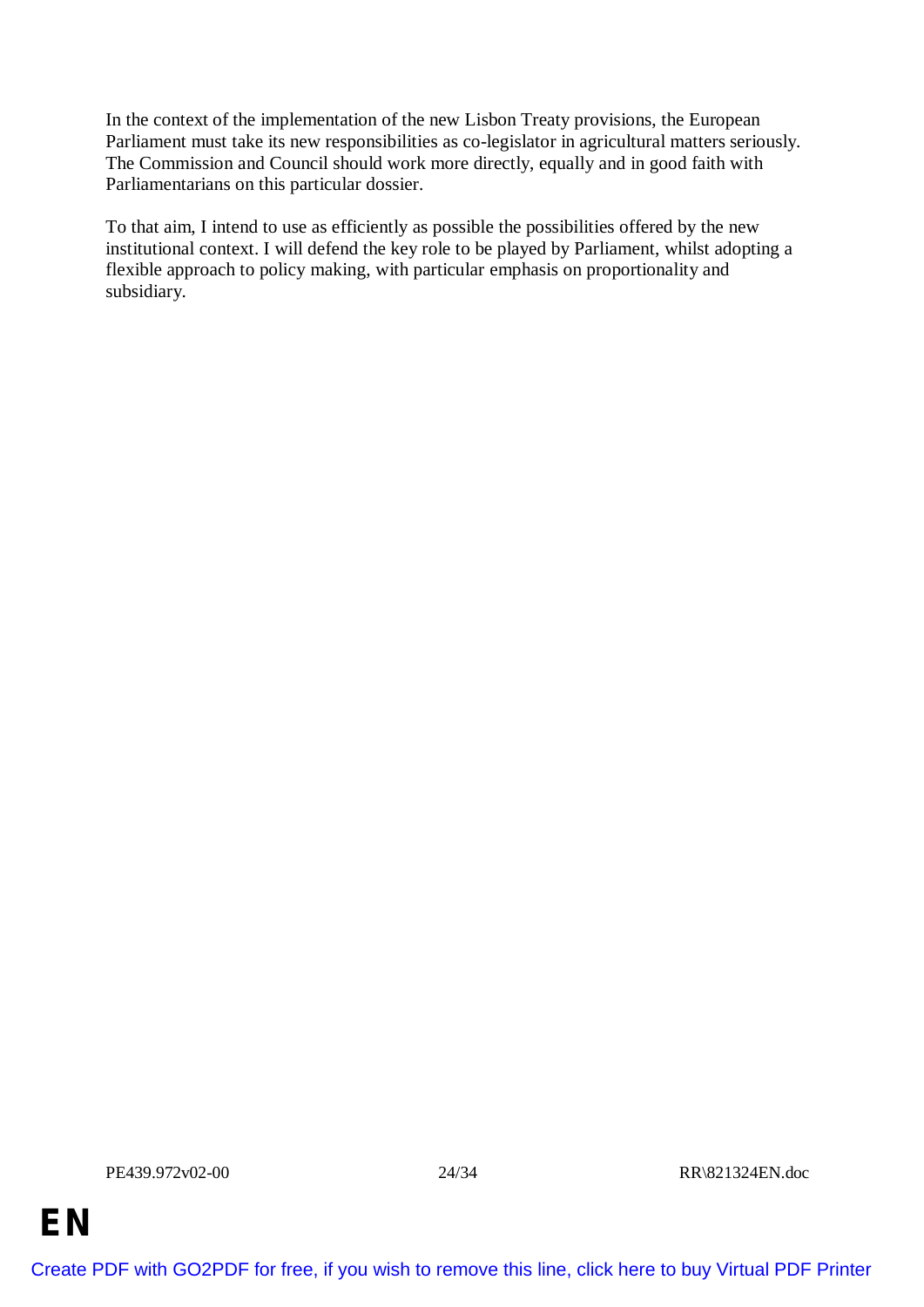#### **ANNEX**







Source: European Commission, DG AGRI, Discussion Paper December 2009 – Why do we need a Common Agricultural Policy?

RR\821324EN.doc 25/34 PE439.972v02-00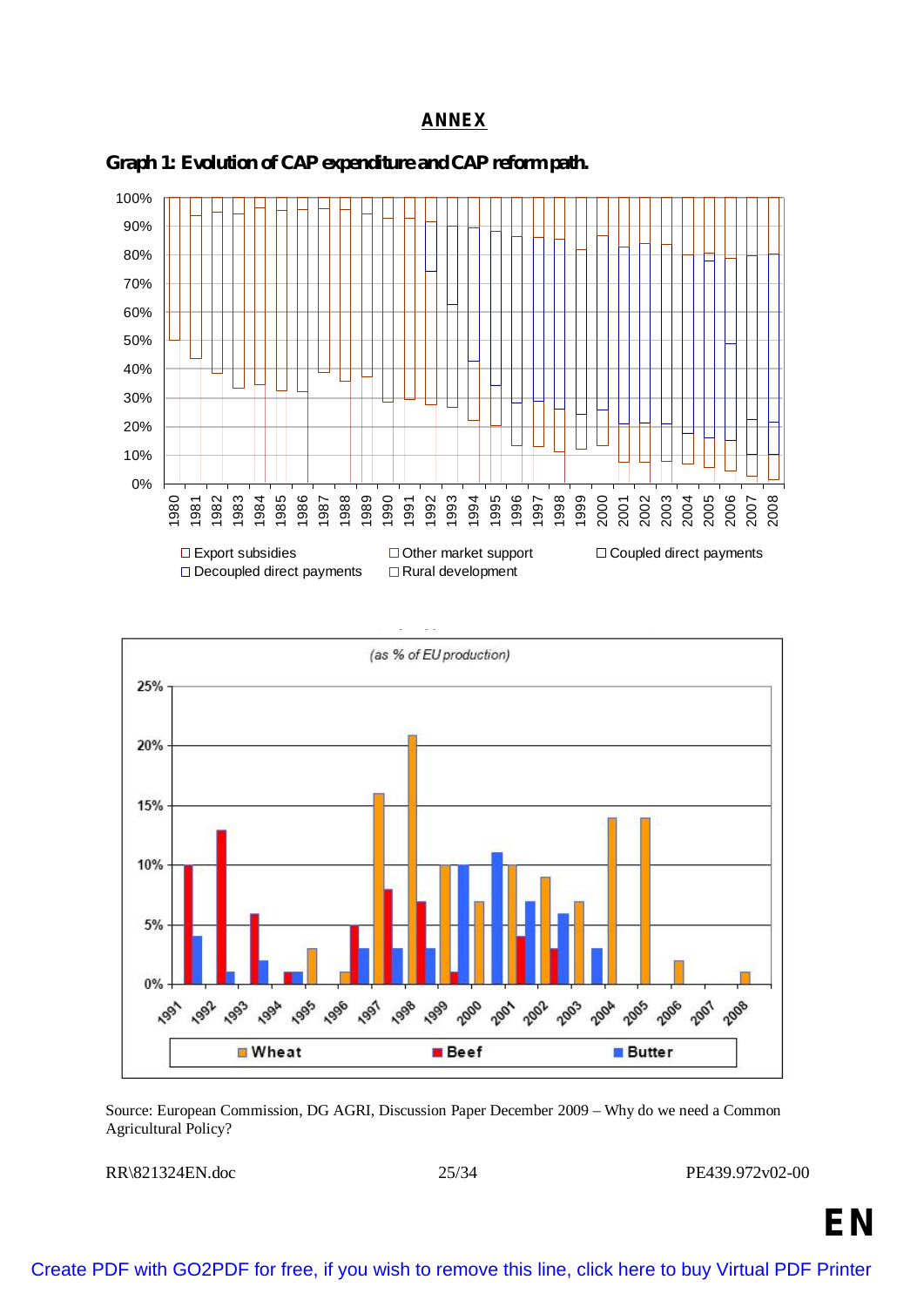

*Graph 3: Percentage of CAP expenditure in EU expenditure*

Source: European Commission, DG AGRI (updated by DG AGRI-Unit L.1 on 5.3.2010)



*Graph 4: Percentage of CAP expenditure in EU GDP*

Source: European Commission, DG AGRI (updated by DG AGRI-Unit L.1 on 5.3.2010)

PE439.972v02-00 26/34 RR\821324EN.doc

# **EN**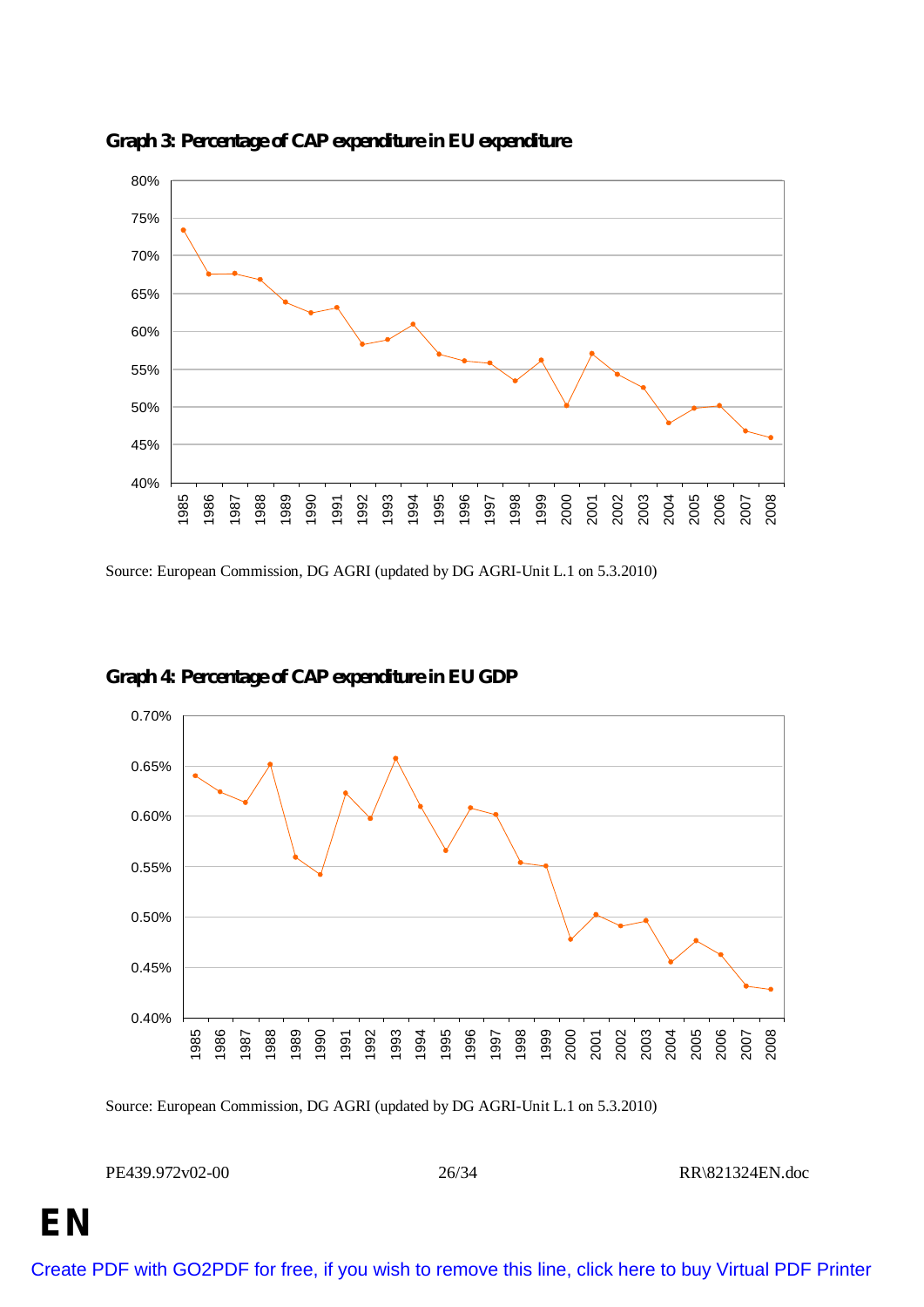

*Graph 5: Change in real agricultural income per worker in 2009 compared to 2008 (percentage) per MS*

Source: Eurostat, graph created with data from March 2010 (updated by DG AGRI-Unit L.1 on 8.3.2010, figures for 2009 are Eurostat estimates)



*Graph 6: Direct payments per Member States, average per hectare, 2008*

Source: European Commission, DG AGRI (updated by DG AGRI-Unit L.1 on 5.3.2010)

RR\821324EN.doc 27/34 PE439.972v02-00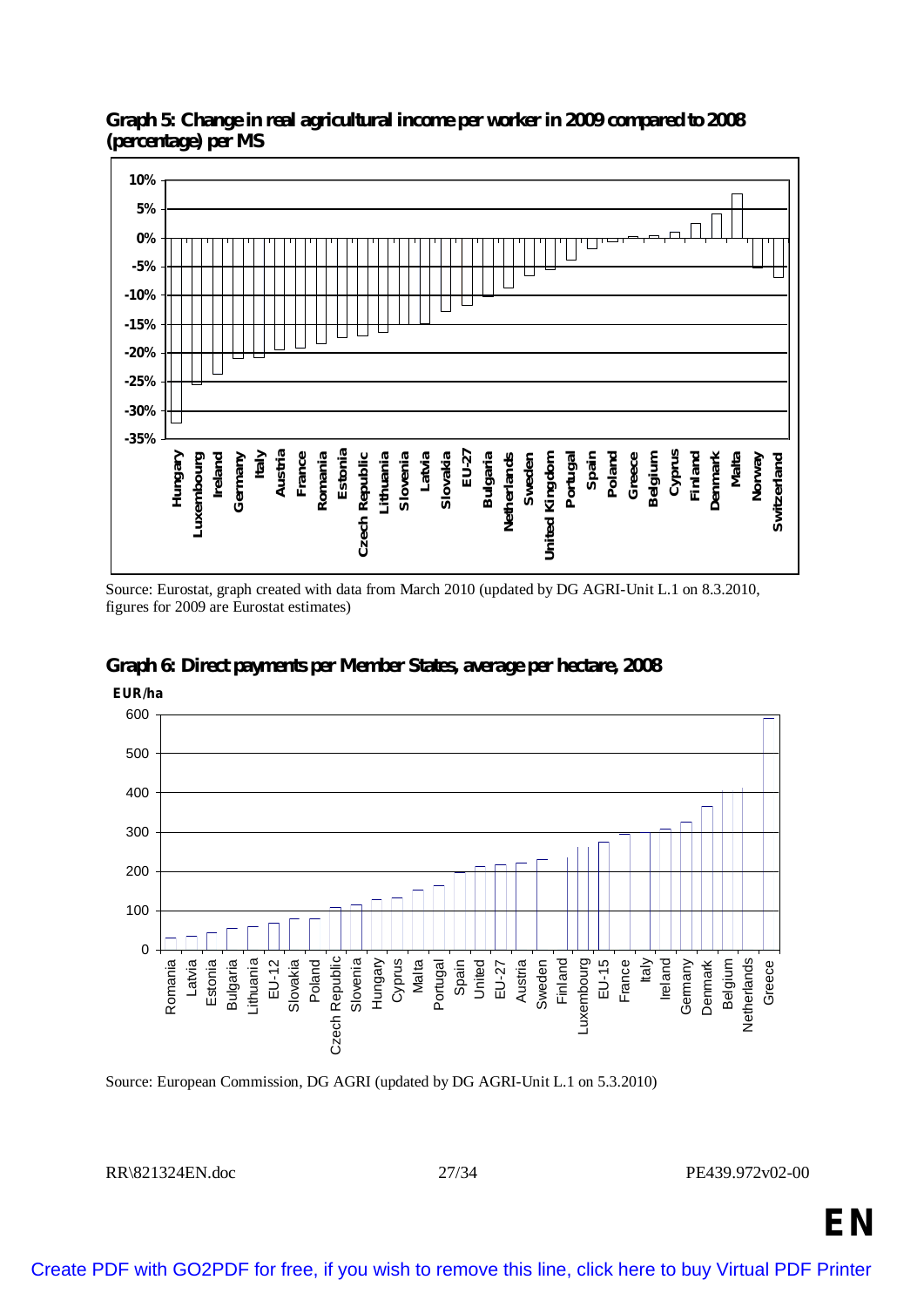# *Table 7: Options chosen for SPS implementation in member States*

| <b>MODEL</b>                            | <b>REGIONALISATION</b>                                                                                                  | MEMBER-STATES AND REGIONS                                                                                                                                                      |
|-----------------------------------------|-------------------------------------------------------------------------------------------------------------------------|--------------------------------------------------------------------------------------------------------------------------------------------------------------------------------|
| SPS, historical                         | non-regionalised                                                                                                        | Greece, Spain, France, Ireland, Italy,<br>Netherlands,<br>Austria, Portugal                                                                                                    |
|                                         | regionalised                                                                                                            | Belgium (Flanders + Brussels, Wallonia),<br>UK - Scotland and Wales                                                                                                            |
| SPS, regional model                     | one region                                                                                                              | Malta                                                                                                                                                                          |
|                                         | non-regionalised                                                                                                        | Denmark                                                                                                                                                                        |
| SPS, dynamic hybrid moving to flat-rate | regionalised                                                                                                            | Germany (by Bundesländer), Finland<br>(3 regions based on reference yields),<br>Sweden (5 regions based on reference<br>yields),<br>UK - England (3 regions according to soil) |
|                                         | non-regionalised                                                                                                        | Luxembourg, Slovenia                                                                                                                                                           |
| SPS, static hybrid                      | regionalised                                                                                                            | UK - Northern Ireland                                                                                                                                                          |
| <b>SAPS</b>                             | Bulgaria, Czech Republic, Estonia, Cyprus,<br>Latvia,<br>one region<br>Lithuania, Hungary, Romania, Poland,<br>Slovakia |                                                                                                                                                                                |

Source: drawn from European Commission table, DG Agriculture D.1.

PE439.972v02-00 28/34 RR\821324EN.doc

**EN**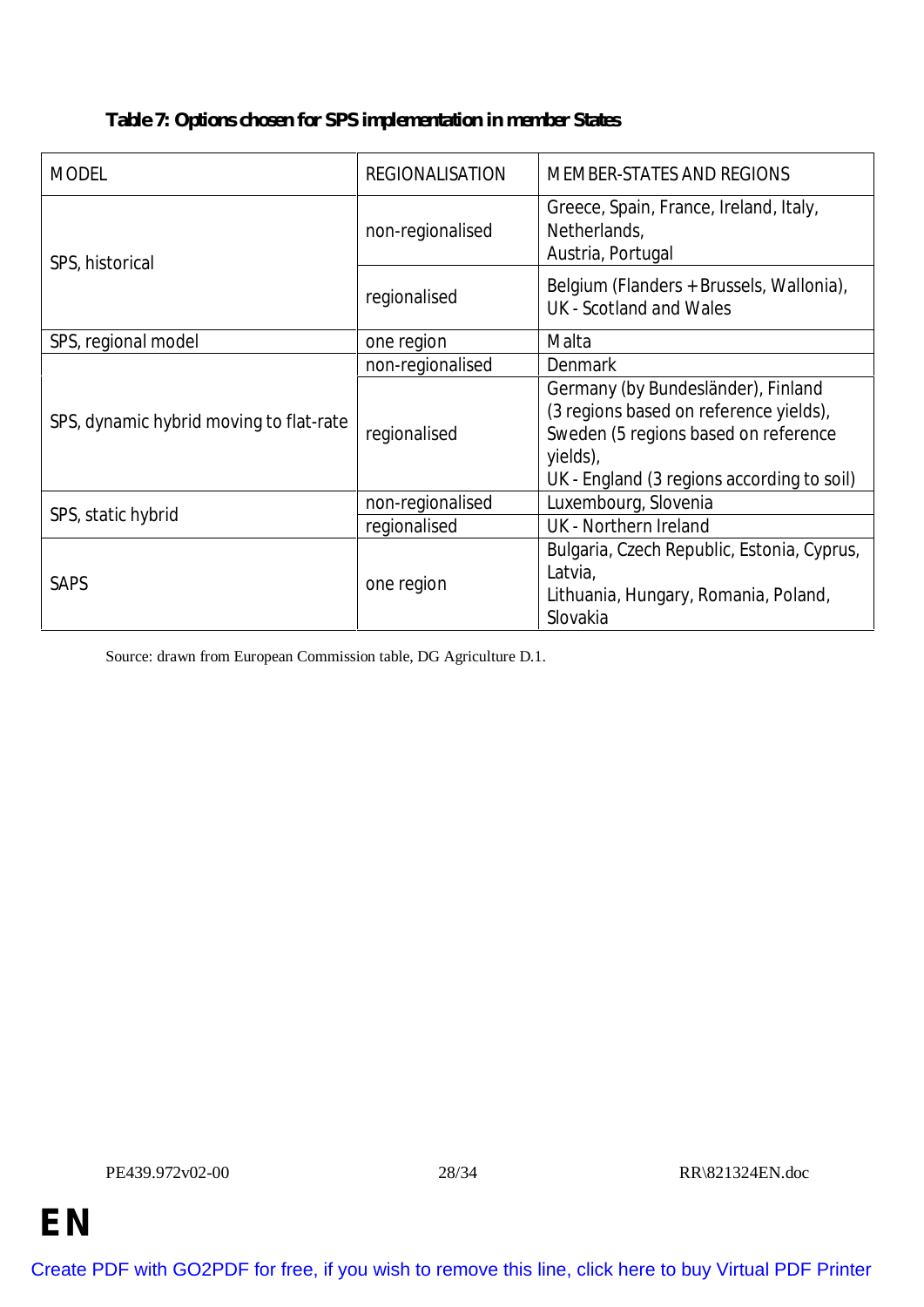29.4.2010

# **OPINION OF THE COMMITTEE ON BUDGETS**

for the Committee on Agriculture and Rural Development

on the future of the CAP after 2013 (2009/2236(INI))

Rapporteur: Giovanni La Via

# **SUGGESTIONS**

The Committee on Budgets calls on the Committee on Agriculture and Rural Development, as the committee responsible, to incorporate the following suggestions in its motion for a resolution:

- A. whereas the Treaty on the functioning of the European Union renders the multiannual financial framework (MFF) a legally binding act with which the annual budget has to comply,
- B. whereas, with the entry into force of the Lisbon Treaty, the European Parliament has gained the power to shape the Union's agricultural policy, not only as regards multiannual agricultural programmes but also by amending the annual budget for agriculture, thus giving Parliament responsibility for ensuring a fair and sustainable common agricultural policy,
- C. whereas the new CAP will have to face new and demanding challenges with a view not merely to meeting the food consumption needs of European citizens with adequate quality products, addressing the difficulties relating to world food security, ensuring the functioning of the agricultural markets and supporting the income of the agricultural sector but also preserving the environment in all parts of Europe and responding to climate change,
- D. whereas agricultural expenditure only accounts for 0.49% of total EU GDP (2008 figure), which, when converted into per capita financial support to farmers, puts the European Union level of support on a par with that of its main trading partners, such as the USA,
- E. whereas expenditure in the form of direct aid accounts for 0.38% of EU GDP (2008

RR\821324EN.doc 29/34 PE439.972v02-00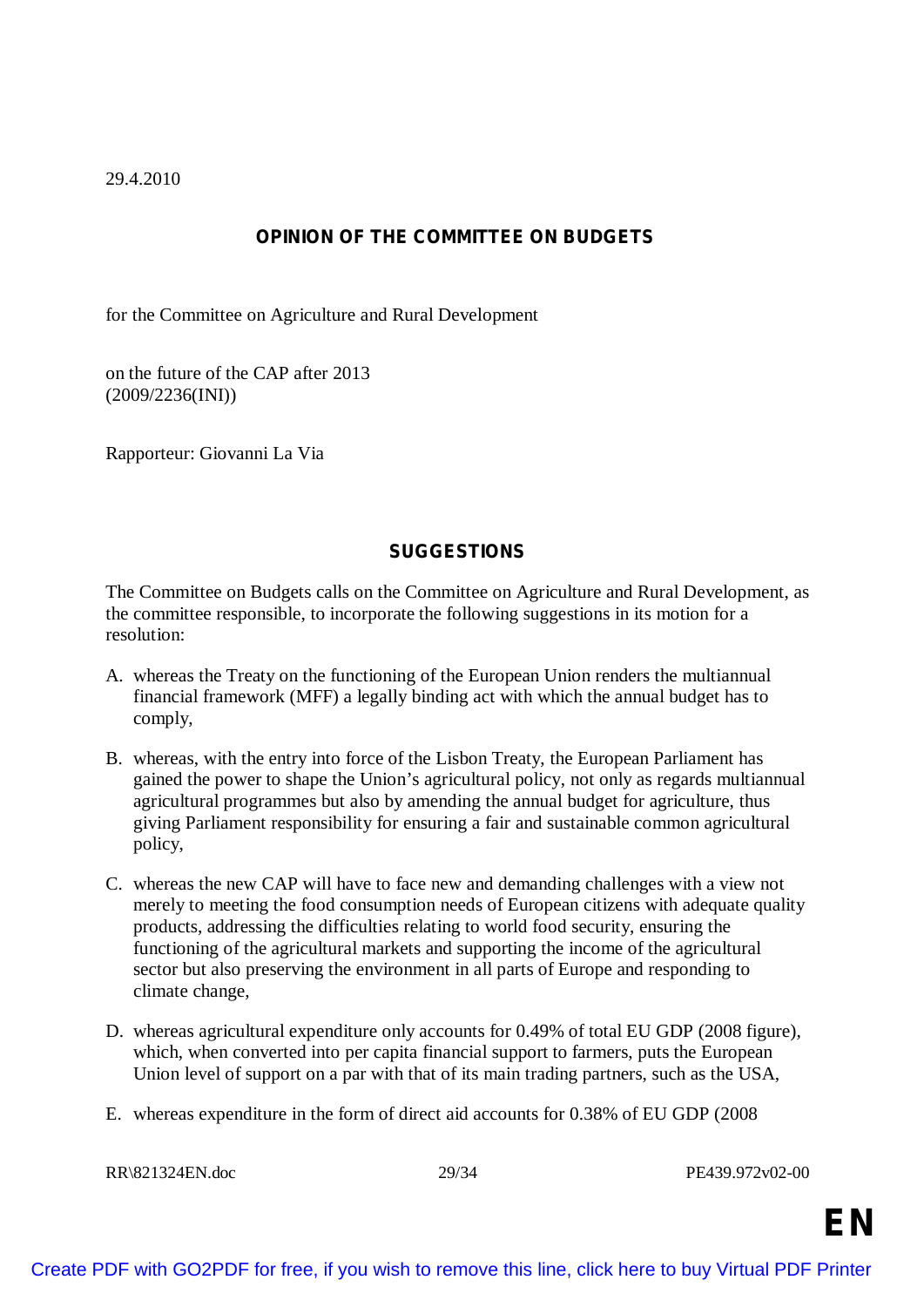figure),

- F. whereas expenditure linked to the rural development policy accounts for 0.11% of EU GDP,
- G. whereas, since 2007, voluntary modulation mechanisms have allowed the redeployment of financial aid between direct payments and rural development, without however improving the transparency, legitimacy and simplification of the financial resources allocated to agriculture,
- H. whereas the current small margins available under Heading 2 as from the 2011 budget year make it very difficult for the Union to respond appropriately to market crises and unexpected global events and may deprive the annual budgetary procedure of its substance,
- 1. Recalls that the Treaty on the Functioning of the European Union stipulates that a unanimously adopted Council regulation shall in future lay down a multiannual financial framework and that that it shall determine the amounts of the annual ceilings by category of expenditure;
- 2. Emphasises that the legally binding nature of the MFF necessitates the introduction of more flexible implementing arrangements so that the Union can respond sufficiently flexibly and effectively to unforeseen events;
- 3. Draws attention to the need to ensure that the Common Agriculture Policy stays common and to the fact that, in order to avoid inevitable disparities between Member States, it is necessary to avoid a renationalisation of the CAP and thus ensure a CAP adequately financed in a fair manner entirely from the European budget;
- 4. Recalls that over the last four years of the current MFF, it was only possible to agree the annual budgets either by using up the existing margins in the different headings of the MFF or through recourse to the revision provided for by paragraph 23 of the IIA of 17 May 2006 by using the margins available below the ceilings of Heading 2 in order to finance other EU priorities; points out that, from the 2011 budget year until the expiry of the current MFF (2013), the margins below the ceiling of Heading 2 will be extremely limited;
- 5. Stresses the need, given the new Common Agricultural Policy objectives, to provide adequate funding in the new MFF, in order to be able to better support the policy in accordance to the major challenges this crucial sector for the EU food security will have to face in the coming years;
- 6. Draws attention to the fact that, according to Article 314(3) TFEU, the Commission may no longer amend its draft budget once the Conciliation Committee has been convened; recalls that the Commission must present an Amending Letter to update the agriculture forecast in the autumn; insists that the Amending Letter should be available before the EP vote; invites its competent committees to set up an internal procedure in order to define Parliament's position with a view to the Conciliation Committee meeting;

**EN**

PE439.972v02-00 30/34 RR\821324EN.doc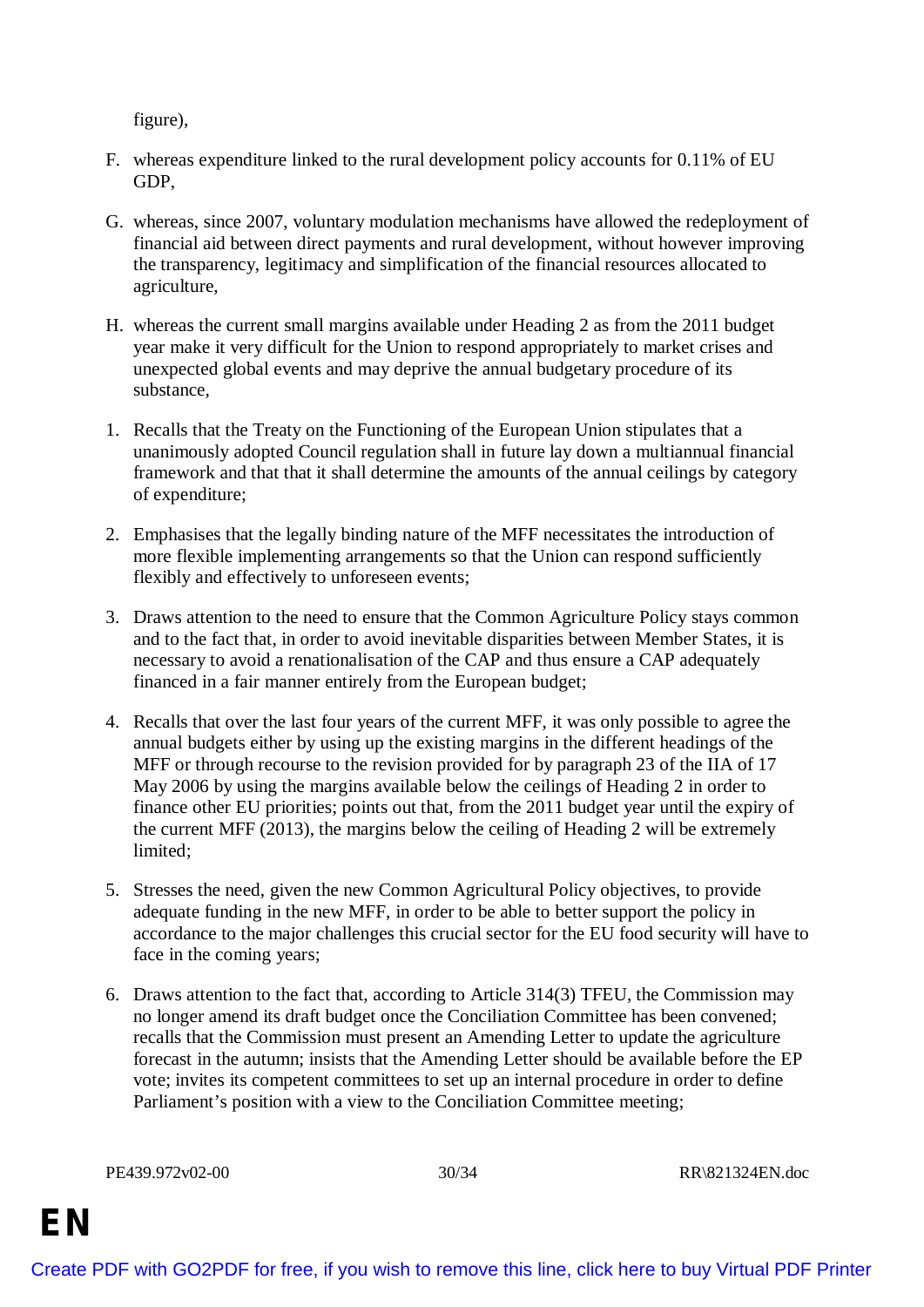7. Recalls that Pilot Projects (PP) and Preparatory Actions (PA) introduced by the European Parliament have evolved into important tools for the formulation of political priorities and the introduction of new initiatives that often turned into EU activities and programmes, including in the field of agriculture and rural development; believes that pilot projects and preparatory actions could also in the future be a platform for testing new ideas for reforms.

RR\821324EN.doc 31/34 PE439.972v02-00

![](_page_30_Picture_4.jpeg)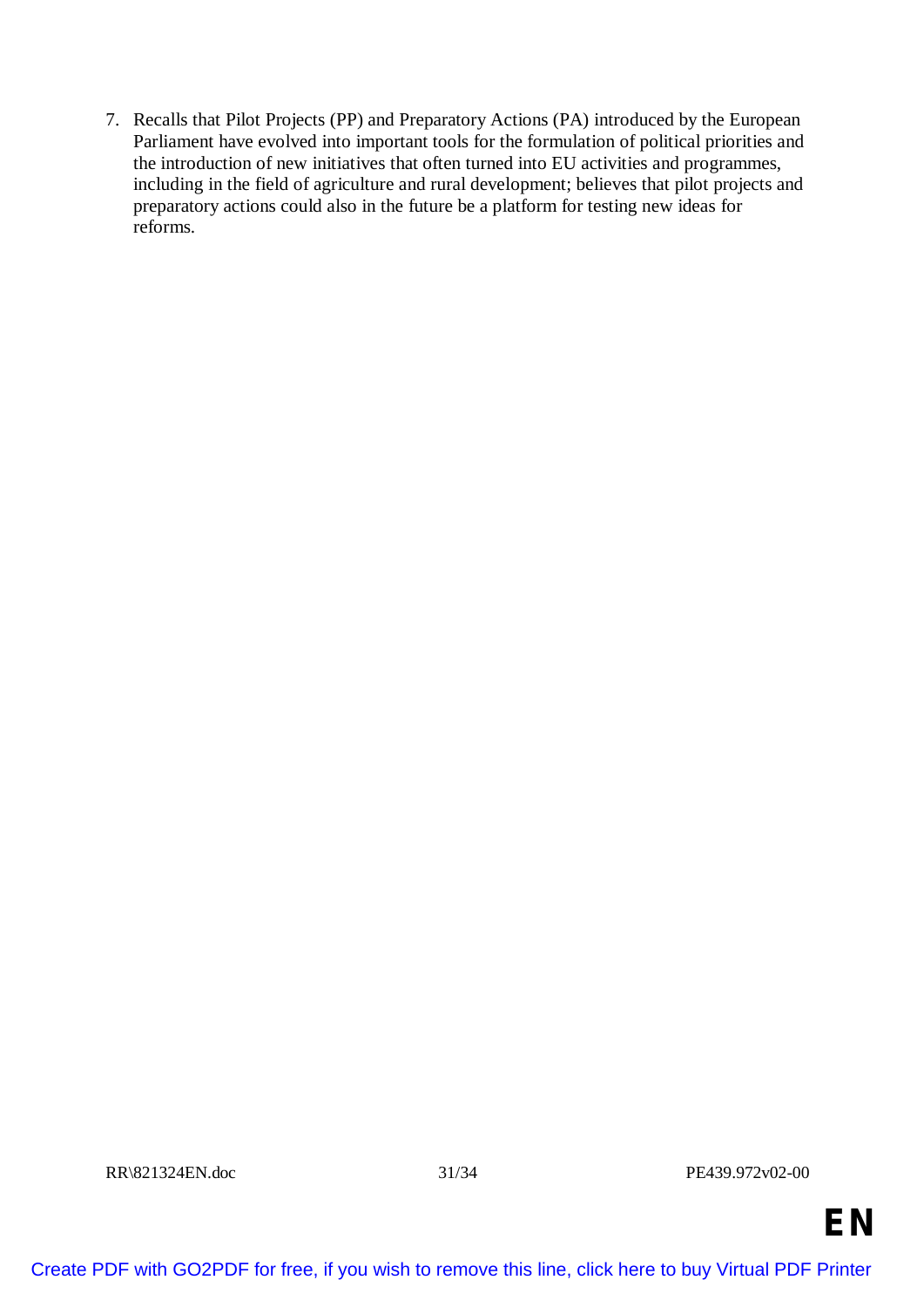| Date adopted                                                    | 28.4.2010                                                                                                                                                                                                                                                                                                                                                                                                                                                                                                                                                                                                                              |  |
|-----------------------------------------------------------------|----------------------------------------------------------------------------------------------------------------------------------------------------------------------------------------------------------------------------------------------------------------------------------------------------------------------------------------------------------------------------------------------------------------------------------------------------------------------------------------------------------------------------------------------------------------------------------------------------------------------------------------|--|
| <b>Result of final vote</b>                                     | 33<br>$+$ :<br>2<br>$-$ :<br>3<br>$\theta$ :                                                                                                                                                                                                                                                                                                                                                                                                                                                                                                                                                                                           |  |
| Members present for the final vote                              | Alexander Alvaro, Marta Andreasen, Francesca Balzani, Reimer Böge,<br>Giovanni Collino, Jean-Luc Dehaene, Isabelle Durant, Göran Färm,<br>José Manuel Fernandes, Eider Gardiazábal Rubial, Salvador Garriga<br>Polledo, Ivars Godmanis, Estelle Grelier, Carl Haglund, Jutta Haug, Jiri<br>Havel, Sidonia Elzbieta Jedrzejewska, Anne E. Jensen, Ivailo Kalfin,<br>Sergej Kozlík, Jan KozlÔwski, Vladimír ManÔa, Barbara Matera,<br>Claudio Morganti, Nadezhda Neynsky, Miguel Portas, Dominique<br>Riquet, Sergio Paolo Francesco Silvestris, László Surján, Helga Trüpel,<br>Daniël van der Stoep, Derek Vaughan, Angelika Werthmann |  |
| Substitute(s) present for the final vote                        | Franziska Katharina Brantner, Maria Da Graça Carvalho, Giovanni La<br>Via, Peter ŠtÖstný, Theodor Dumitru Stolojan                                                                                                                                                                                                                                                                                                                                                                                                                                                                                                                     |  |
| Substitute(s) under Rule $187(2)$ present<br>for the final vote | Marita Ulvskog                                                                                                                                                                                                                                                                                                                                                                                                                                                                                                                                                                                                                         |  |

# **RESULT OF FINAL VOTE IN COMMITTEE**

PE439.972v02-00 32/34 RR\821324EN.doc

**EN**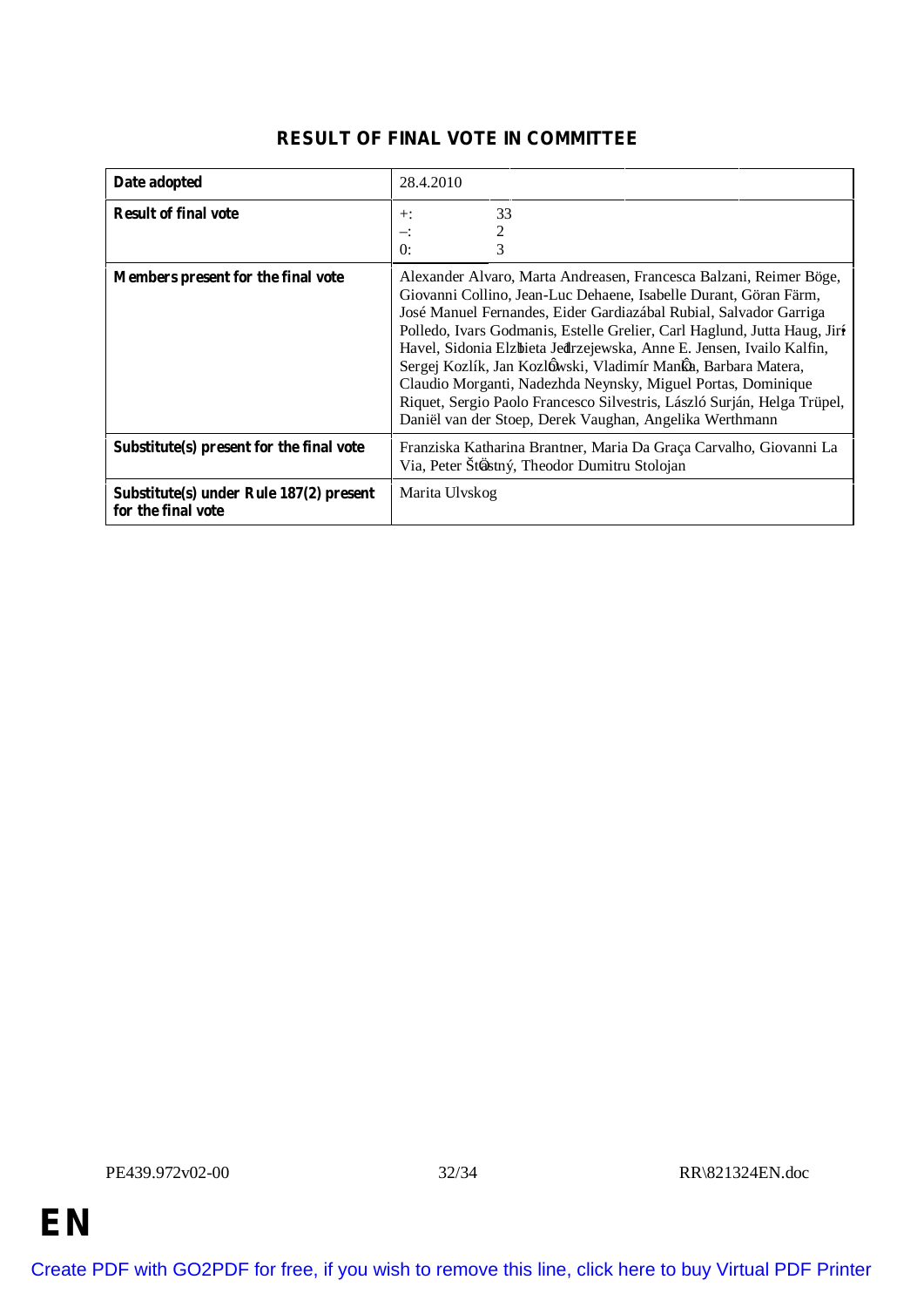RR\821324EN.doc 33/34 PE439.972v02-00